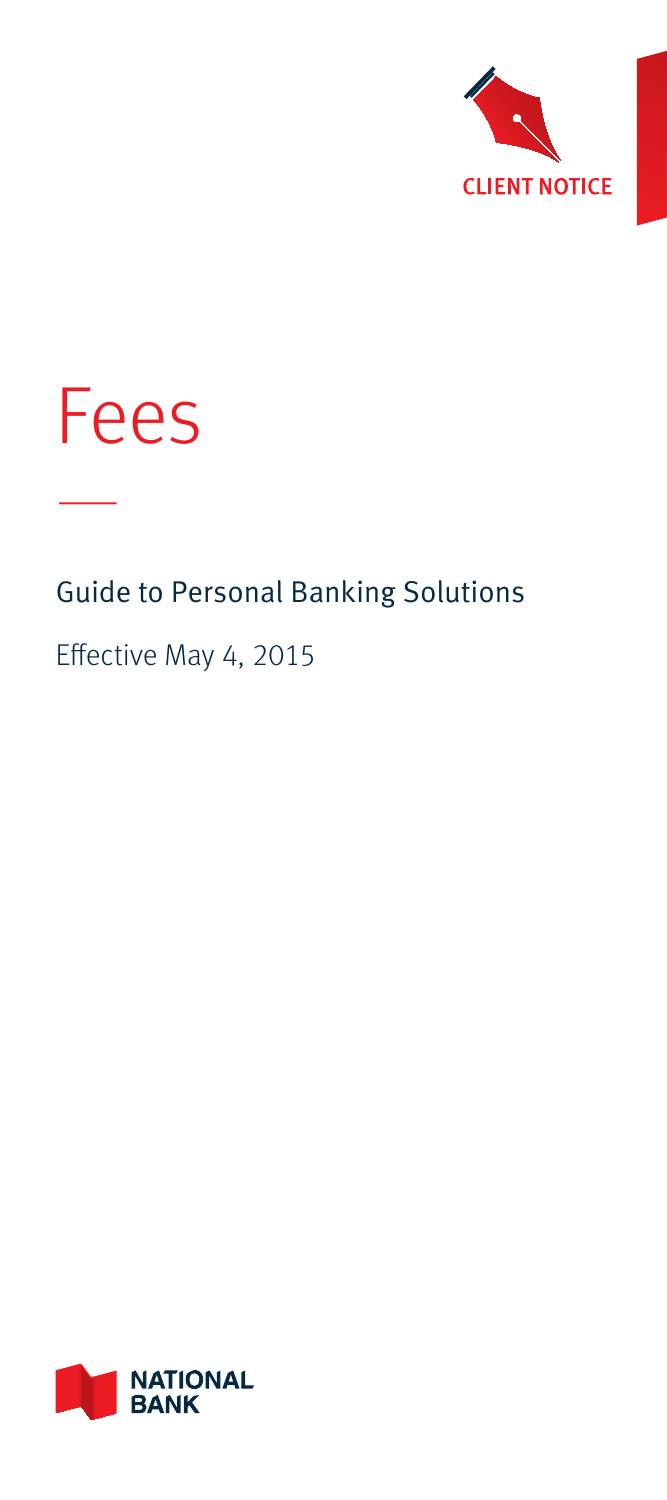# Our Personal Banking Solutions

—

At National Bank, we understand that, now more than ever, you are looking for high-quality banking solutions designed to meet your specific needs and expectations. That is why we have prepared this user-friendly reference guide, which provides our competitive fee structure for our products and services as well as other useful information to help you make the right decision.

Should you have any questions about our products and services or simply wish to discuss your financial needs, please schedule a meeting with a branch advisor, contact our TelNat Customer Service at 1-888-483-5628 (toll-free) or 514-394-5555 (Montreal area), or visit our website at nbc.ca.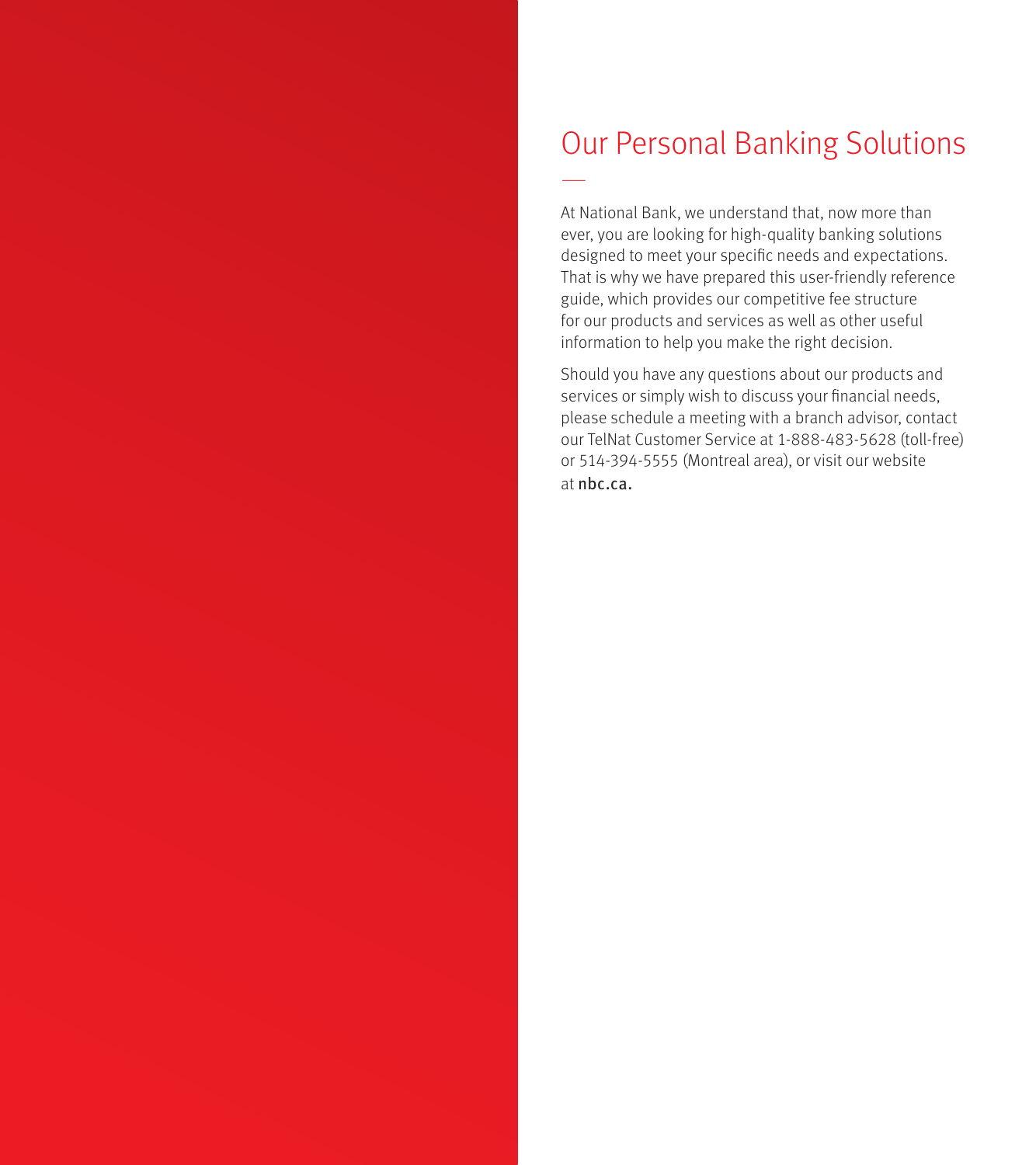## Table of Contents —

| $\rightarrow$    |                                                        |  |
|------------------|--------------------------------------------------------|--|
| $\rightarrow$    |                                                        |  |
| $\,$             |                                                        |  |
| $\,$             |                                                        |  |
| $\,$             |                                                        |  |
|                  |                                                        |  |
| $\,>\,$          |                                                        |  |
| $\,$             |                                                        |  |
| $\,$             |                                                        |  |
| $\,>\,$          |                                                        |  |
|                  |                                                        |  |
| Þ,               |                                                        |  |
| $\,>\,$          |                                                        |  |
| $\,>\,$          |                                                        |  |
| $\,$             |                                                        |  |
| $\,$             |                                                        |  |
| $\geq$           |                                                        |  |
|                  |                                                        |  |
| $\rightarrow$    |                                                        |  |
| $\rightarrow$    |                                                        |  |
| $\rightarrow$    | Home Improvement Line of Credit (\$5,000 and Over)  19 |  |
| $\rightarrow$    |                                                        |  |
| $\geq$           |                                                        |  |
|                  |                                                        |  |
| $\,>\,$          |                                                        |  |
| $\,$             | Fees for Transactions Carried Out on the Account 23    |  |
| $\rightarrow$    | Purchase or Sale of Foreign Currency Banknotes 25      |  |
| $\,>\,$          |                                                        |  |
| $\,>$            |                                                        |  |
| $\geq$           |                                                        |  |
| D,               |                                                        |  |
| $\triangleright$ | Fees for Administrative or Legal Proceedings 29        |  |
| $\rightarrow$    |                                                        |  |
| $\,$             |                                                        |  |
|                  |                                                        |  |
|                  | ▶ Special Features - Online Statement of Account  32   |  |
|                  |                                                        |  |

#### Transaction Accounts, Flat-Fee Banking Packages and Banking Programs Still Active

| $\geq$           |                                                   |  |
|------------------|---------------------------------------------------|--|
| D,               |                                                   |  |
| D.               |                                                   |  |
| $\rightarrow$    |                                                   |  |
| $\geq$           | Crescendo Account <sup>®1</sup>                   |  |
| $\geq$           |                                                   |  |
| $\triangleright$ |                                                   |  |
| $\rightarrow$    |                                                   |  |
| $\geq$           |                                                   |  |
| $\triangleright$ |                                                   |  |
|                  |                                                   |  |
| $\rightarrow$    |                                                   |  |
| $\geq$           |                                                   |  |
| $\rightarrow$    |                                                   |  |
| $\triangleright$ | Notice of Changes to Fees Listed in this Guide 42 |  |
| $\rightarrow$    |                                                   |  |
|                  |                                                   |  |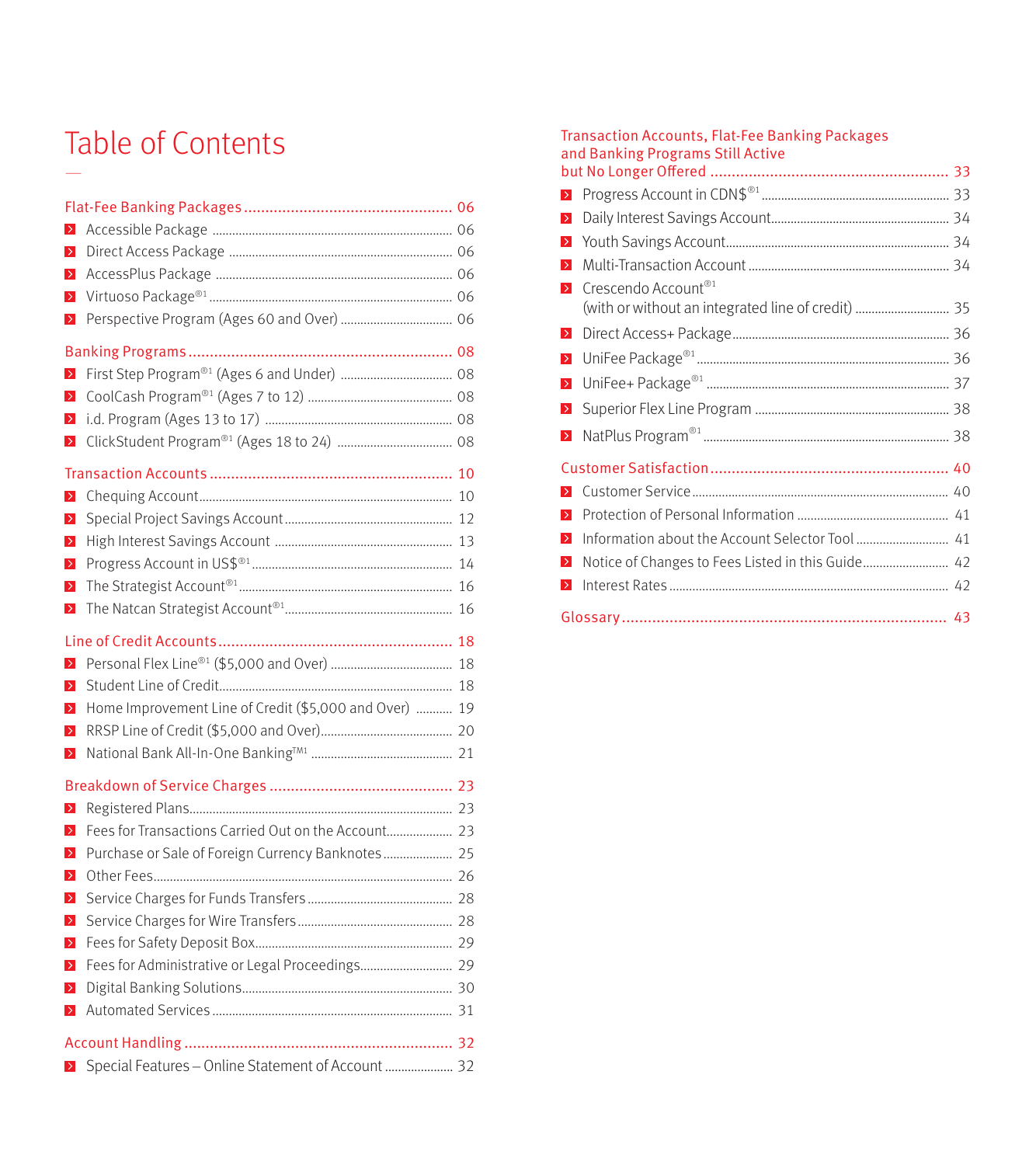# Flat-Fee Banking Packages

By subscribing to our packages, you can carry out even more transactions, and pay less! Furthermore, thanks to a fixed monthly fee, the management of your daily transactions just got easier. Our packages are offered with the Chequing Account and the Personal Flex Line®1, except for the Accessible Package, which cannot be combined with the Personal Flex Line®1.

- <sup>1</sup>Additional transactions are billed at the regular rate (branch or electronic).
- 2 Branch transactions are billed at the regular rate.
- 3 This line of credit is subject to credit approval by National Bank of Canada. This package does not waive interest charges. The applicable interest rate on this line of credit is National Bank<br>of Canada's Prime Rate + 7%
- <sup>4</sup>No fees upon presentation of identity documents (proof of age), proof of full-time student status (proof of registration, course schedule or transcripts) and proof of government student aid. To continue benefiting from no-fee banking, students must renew their package annually by presenting the above documents.
- 5 No fees upon presentation of proof of eligibility for the Guaranteed Income Supplement.
- 6 No fees upon presentation of proof of eligibility for an RDSP.
- 7 The passbook option is no longer available.
- 8 Except American Express®<sup>2</sup> Travellers Cheques for two.
- 9 Annual rebate on a National Bank MasterCard®5 card with annual fees for individuals except the OVATION Gold®1 MasterCard®5, which is not eligible for the rebate.
- 10 This program is offered with the following accounts: Chequing Account, The Strategist Account®1, The Natcan Strategist Account®1, Progress Account in US\$®1 and Personal Flex Line®1.

Certain transactions may result in fees. For a complete list of fees, we invite you to read "Breakdown of Service Charges" on pages 23 to 31.

|                                                                                                         | Accessible<br>Package <sup>1</sup>                                                                                                                                                                    | Direct Access<br>Package <sup>1</sup>                                    | AccessPlus<br>Package <sup>2</sup>                                 | Virtuoso<br>Package <sup>®1,3</sup>                                                                                                                                                                                                                                                                | Perspective<br>Program <sup>1, 10</sup>                                                                                                                                                                                                                                                                                      |
|---------------------------------------------------------------------------------------------------------|-------------------------------------------------------------------------------------------------------------------------------------------------------------------------------------------------------|--------------------------------------------------------------------------|--------------------------------------------------------------------|----------------------------------------------------------------------------------------------------------------------------------------------------------------------------------------------------------------------------------------------------------------------------------------------------|------------------------------------------------------------------------------------------------------------------------------------------------------------------------------------------------------------------------------------------------------------------------------------------------------------------------------|
|                                                                                                         | No fees for students<br>aged 18-244, seniors<br>aged 65 and over <sup>5</sup> or<br>beneficiaries<br>(aged 18 and over)<br>of a Registered<br><b>Disability Savings</b><br>Plan (RDSP) <sup>6</sup> . | Ideal if you carry out<br>several electronic<br>transactions<br>a month. | Convenient if you<br>want unlimited<br>electronic<br>transactions. | Optimal if you don't want to be limited<br>on the number of transactions you<br>can make.<br>In addition to unlimited transactions,<br>the Virtuoso Package® <sup>1</sup> offers various<br>discounts and free banking products and<br>services, including our Virtuoso®1 Line<br>of Credit.       | Suited to those 60 years of age or older.<br>Discount of \$5.00 per month on the<br>following packages:<br>- AccessPlus<br>$-Virtu 050^{\circledR1}$<br>Furthermore, if you are an OVATION Gold®1<br>MasterCard® <sup>5</sup> card holder, you qualify<br>for an additional 50% off your package<br>(max. \$5.00 per month). |
| Eligible age                                                                                            | Not applicable<br>\$3.95                                                                                                                                                                              | Not applicable<br>\$8.25                                                 | Not applicable<br>\$14.25                                          | Not applicable<br>\$24.95                                                                                                                                                                                                                                                                          | 60 years and over<br>\$3.95                                                                                                                                                                                                                                                                                                  |
| <b>Fixed monthly fee</b><br>Number of transactions                                                      | 12 transactions/<br>month,<br>including 2 branch<br>transactions                                                                                                                                      | 22 electronic<br>transactions                                            | Unlimited<br>electronic<br>transactions                            | Unlimited branch and<br>electronic transactions                                                                                                                                                                                                                                                    | 2 branch transactions<br>20 electronic transactions                                                                                                                                                                                                                                                                          |
| Minimal monthly balance<br>required to waive<br>monthly fees                                            | None                                                                                                                                                                                                  | \$2,500                                                                  | None                                                               | \$5,000                                                                                                                                                                                                                                                                                            | None                                                                                                                                                                                                                                                                                                                         |
| Integrated credit line                                                                                  | Not applicable                                                                                                                                                                                        | Not applicable                                                           | Not applicable                                                     | The Virtuoso® <sup>1</sup> Line of Credit is integrated<br>into the Chequing and Progress Accounts in<br>CDN\$ <sup>®1</sup> and includes an authorized limit of<br>\$500 to \$5,000. Ideal to protect your<br>account against overdrafts or to accomplish<br>some of your projects <sup>3</sup> . | Not applicable                                                                                                                                                                                                                                                                                                               |
| <b>Service Charges</b>                                                                                  |                                                                                                                                                                                                       |                                                                          |                                                                    |                                                                                                                                                                                                                                                                                                    |                                                                                                                                                                                                                                                                                                                              |
| <b>Branch Services</b>                                                                                  |                                                                                                                                                                                                       |                                                                          |                                                                    |                                                                                                                                                                                                                                                                                                    |                                                                                                                                                                                                                                                                                                                              |
| Withdrawal, transfer,<br>withdrawal for bill<br>payment                                                 | (2 transactions included)                                                                                                                                                                             | \$1.25/<br>transaction                                                   | \$1.25/<br>transaction                                             | ✓<br>✓                                                                                                                                                                                                                                                                                             | ✓<br>(2 transactions included)<br>✓                                                                                                                                                                                                                                                                                          |
| <b>Bill payment service</b><br><b>Automated Services</b>                                                | \$2.00/bill                                                                                                                                                                                           | \$2.00/bill                                                              | \$2.00/bill                                                        |                                                                                                                                                                                                                                                                                                    |                                                                                                                                                                                                                                                                                                                              |
| <b>Client Card purchase</b>                                                                             | $\checkmark$                                                                                                                                                                                          | $\checkmark$                                                             | $\checkmark$                                                       | ✓                                                                                                                                                                                                                                                                                                  | ✓                                                                                                                                                                                                                                                                                                                            |
| Withdrawal, transfer,<br>withdrawal for bill                                                            | ✓                                                                                                                                                                                                     | ✓                                                                        | ✓                                                                  | ✓                                                                                                                                                                                                                                                                                                  | ✓                                                                                                                                                                                                                                                                                                                            |
| payment                                                                                                 |                                                                                                                                                                                                       |                                                                          |                                                                    |                                                                                                                                                                                                                                                                                                    |                                                                                                                                                                                                                                                                                                                              |
| <b>Bill payment service</b><br>List of transactions<br>via ABM                                          | \$1.00/envelope                                                                                                                                                                                       | ✓                                                                        | ✓                                                                  | ✓                                                                                                                                                                                                                                                                                                  | ✓                                                                                                                                                                                                                                                                                                                            |
| – Each<br>$-$ Flat fee                                                                                  | \$0.75<br>\$1.00/month                                                                                                                                                                                | ✓                                                                        | ✓                                                                  | ✓                                                                                                                                                                                                                                                                                                  | ✓                                                                                                                                                                                                                                                                                                                            |
| <b>Digital Banking Solutions</b>                                                                        |                                                                                                                                                                                                       |                                                                          |                                                                    |                                                                                                                                                                                                                                                                                                    |                                                                                                                                                                                                                                                                                                                              |
| Transfer, transfer to<br>another person,<br>Interac® <sup>4</sup> e-Transfer                            | $\checkmark$                                                                                                                                                                                          | $\checkmark$                                                             | $\checkmark$                                                       | ✓                                                                                                                                                                                                                                                                                                  | ✓                                                                                                                                                                                                                                                                                                                            |
| Sending Interac® <sup>4</sup><br>e-Transfer                                                             | \$1.00/transfer                                                                                                                                                                                       | \$1.00/transfer                                                          | \$1.00/transfer                                                    | \$1.00/transfer                                                                                                                                                                                                                                                                                    | \$1.00/transfer                                                                                                                                                                                                                                                                                                              |
| Receiving Interac®4                                                                                     | Free                                                                                                                                                                                                  | Free                                                                     | Free                                                               | Free                                                                                                                                                                                                                                                                                               | Free                                                                                                                                                                                                                                                                                                                         |
| e-Transfer<br><b>Bill payment</b>                                                                       | ✓                                                                                                                                                                                                     | $\checkmark$                                                             | ✓                                                                  | ✓                                                                                                                                                                                                                                                                                                  | $\checkmark$                                                                                                                                                                                                                                                                                                                 |
| <b>Other Charges</b>                                                                                    |                                                                                                                                                                                                       |                                                                          |                                                                    |                                                                                                                                                                                                                                                                                                    |                                                                                                                                                                                                                                                                                                                              |
| Cheques,<br>preauthorized debit                                                                         | $\checkmark$                                                                                                                                                                                          | $\checkmark$                                                             | $\checkmark$                                                       | $\checkmark$                                                                                                                                                                                                                                                                                       | ✓                                                                                                                                                                                                                                                                                                                            |
| Automatic transfer<br>carried out with your<br>authorization by<br>National Bank,<br>at a specific date | \$1.50/transfer                                                                                                                                                                                       | \$1.50/transfer                                                          | \$1.50/transfer                                                    | ✓                                                                                                                                                                                                                                                                                                  | \$1.50/transfer                                                                                                                                                                                                                                                                                                              |
| Return of cashed<br>cheques<br>- Fee (includes 12 cheques;<br>no charge if no cheques                   | \$3.50/month                                                                                                                                                                                          | \$3.50/month                                                             | \$3.50/month                                                       | ✓                                                                                                                                                                                                                                                                                                  | \$3.50/month                                                                                                                                                                                                                                                                                                                 |
| are cashed)<br>- Additional cheque                                                                      | \$0.25                                                                                                                                                                                                | \$0.25                                                                   | \$0.25                                                             |                                                                                                                                                                                                                                                                                                    | \$0.25                                                                                                                                                                                                                                                                                                                       |
| <b>Account Handling</b>                                                                                 |                                                                                                                                                                                                       |                                                                          |                                                                    |                                                                                                                                                                                                                                                                                                    |                                                                                                                                                                                                                                                                                                                              |
| Online statement                                                                                        | $\checkmark$                                                                                                                                                                                          | $\checkmark$<br>\$2.50/month/                                            | $\checkmark$<br>\$2.50/month/                                      | $\checkmark$                                                                                                                                                                                                                                                                                       | ✓                                                                                                                                                                                                                                                                                                                            |
| Paper statement                                                                                         | ✓<br>\$2.50/month/                                                                                                                                                                                    | account<br>\$2.50/month/                                                 | account<br>\$2.50/month/                                           |                                                                                                                                                                                                                                                                                                    | ✓                                                                                                                                                                                                                                                                                                                            |
| Passbook <sup>7</sup>                                                                                   | account                                                                                                                                                                                               | account                                                                  | account                                                            | ✓                                                                                                                                                                                                                                                                                                  | \$2.50/month/account                                                                                                                                                                                                                                                                                                         |
| Services/Products                                                                                       |                                                                                                                                                                                                       |                                                                          |                                                                    |                                                                                                                                                                                                                                                                                                    |                                                                                                                                                                                                                                                                                                                              |
| Certified cheques<br>American Express® <sup>2</sup>                                                     |                                                                                                                                                                                                       | See "Breakdown of Service Charges"                                       |                                                                    | ✓                                                                                                                                                                                                                                                                                                  | ✓                                                                                                                                                                                                                                                                                                                            |
| Travellers Cheques <sup>8</sup><br>Order of 100                                                         |                                                                                                                                                                                                       | See "Breakdown of Service Charges"                                       |                                                                    | ✓                                                                                                                                                                                                                                                                                                  | ✓                                                                                                                                                                                                                                                                                                                            |
| personalized cheques<br>per year                                                                        |                                                                                                                                                                                                       | See "Breakdown of Service Charges"                                       |                                                                    | ✓                                                                                                                                                                                                                                                                                                  | ✓<br>(plus shipping fee)                                                                                                                                                                                                                                                                                                     |
| Overdraft protection<br>CDN\$ drafts                                                                    |                                                                                                                                                                                                       | See "Breakdown of Service Charges"<br>See "Breakdown of Service Charges" |                                                                    | ✓                                                                                                                                                                                                                                                                                                  | See "Breakdown of Service Charges"<br>✓                                                                                                                                                                                                                                                                                      |
| Draft in foreign currency                                                                               |                                                                                                                                                                                                       | See "Breakdown of Service Charges"                                       |                                                                    | ✓                                                                                                                                                                                                                                                                                                  | ✓                                                                                                                                                                                                                                                                                                                            |
| Purchase or sale<br>of foreign currency<br>banknotes                                                    |                                                                                                                                                                                                       | See "Breakdown of Service Charges"                                       |                                                                    |                                                                                                                                                                                                                                                                                                    | See "Breakdown of Service Charges"                                                                                                                                                                                                                                                                                           |
| Access to cheque images                                                                                 | ✓                                                                                                                                                                                                     | ✓                                                                        | ✓                                                                  |                                                                                                                                                                                                                                                                                                    | ✓                                                                                                                                                                                                                                                                                                                            |
| <b>Discounts</b>                                                                                        |                                                                                                                                                                                                       |                                                                          |                                                                    |                                                                                                                                                                                                                                                                                                    | \$5.00 off                                                                                                                                                                                                                                                                                                                   |
| Safety deposit box<br>Interac® <sup>4</sup> network                                                     |                                                                                                                                                                                                       | See "Breakdown of Service Charges"<br>See "Breakdown of Service Charges" |                                                                    | \$5.00 off the annual fee<br>\$0.50 off each withdrawal via                                                                                                                                                                                                                                        | the annual fee<br>See "Breakdown of Service Charges"                                                                                                                                                                                                                                                                         |
| Annual rebate on a                                                                                      |                                                                                                                                                                                                       |                                                                          |                                                                    | the <i>Interac®4</i> network                                                                                                                                                                                                                                                                       |                                                                                                                                                                                                                                                                                                                              |
| MasterCard <sup>®5</sup> card                                                                           |                                                                                                                                                                                                       | Not applicable                                                           |                                                                    | Not applicable                                                                                                                                                                                                                                                                                     | $$20.00^9$                                                                                                                                                                                                                                                                                                                   |
| OVATION Gold®1<br>MasterCard® <sup>5</sup> card<br>holder                                               | 50% off your package (max. \$5.00 per month)                                                                                                                                                          |                                                                          |                                                                    | No flat monthly fee                                                                                                                                                                                                                                                                                |                                                                                                                                                                                                                                                                                                                              |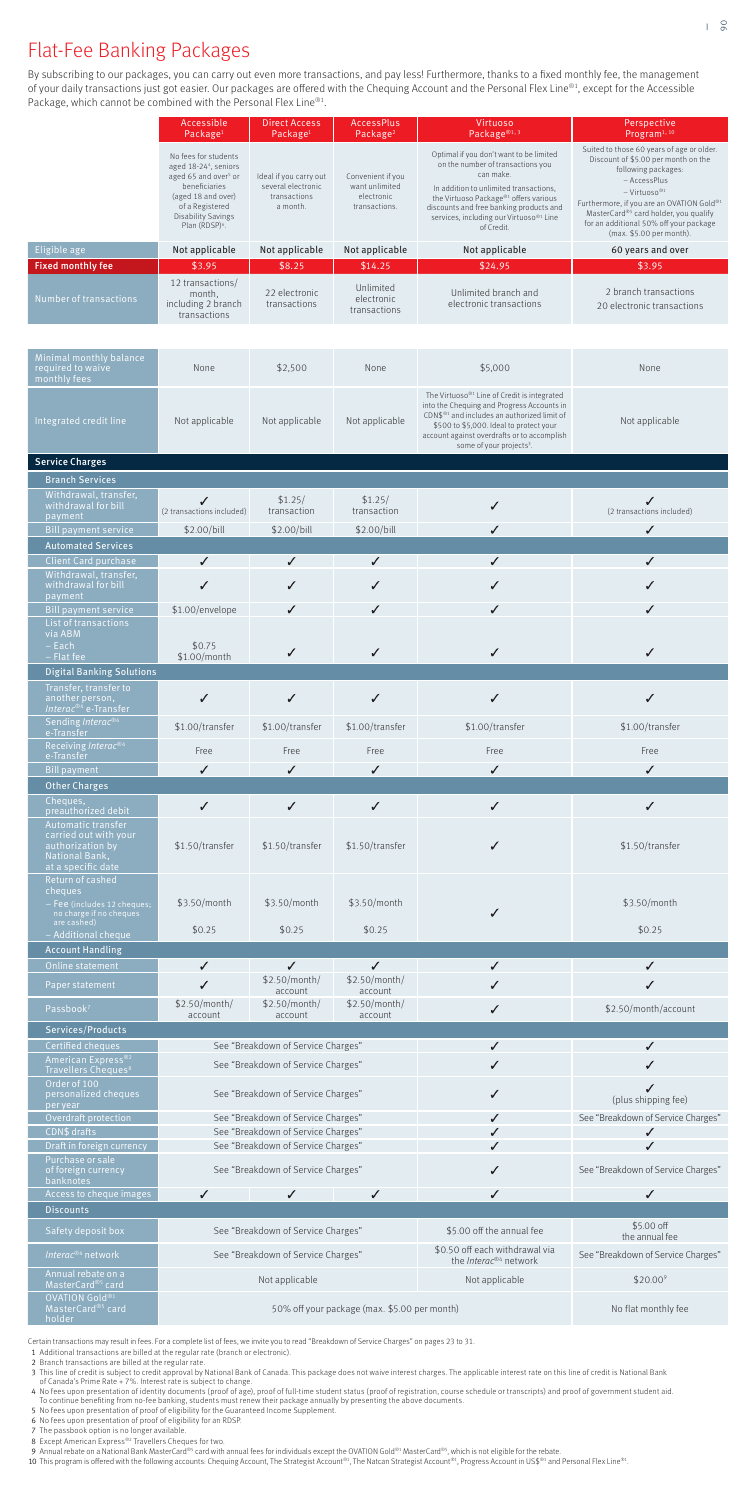Choose a banking package tailored to your needs. To choose the ideal package, it is important to estimate the number of electronic banking transactions (ABM, Internet, mobile telephone, Client Card purchase) and branch transactions that you carry out each month. —

—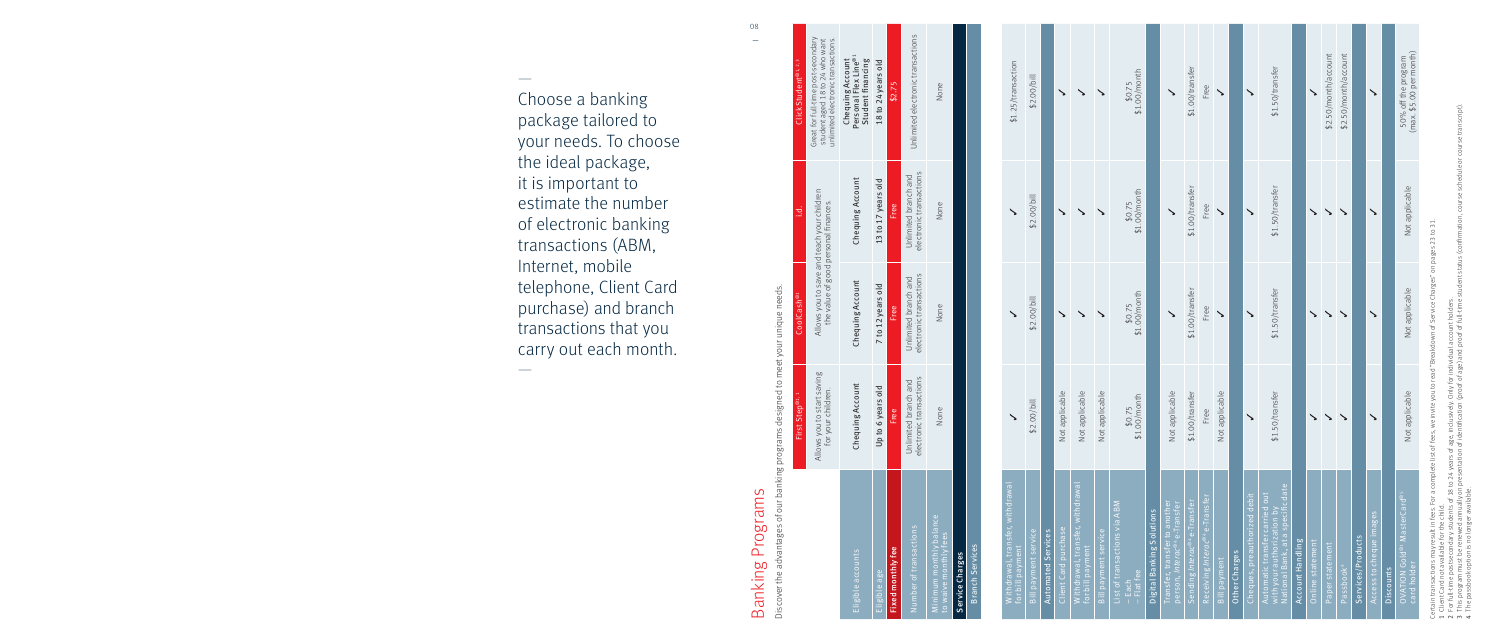# **Banking Programs**

Discover the advantages of our banking programs designed to meet your unique needs.

|                                                  | First Step®1,1                                   | i.d.<br>CoolCash <sup>®1</sup>                                                     |                                                 | ClickStudent®1, 2,3                                                                                        |
|--------------------------------------------------|--------------------------------------------------|------------------------------------------------------------------------------------|-------------------------------------------------|------------------------------------------------------------------------------------------------------------|
|                                                  | Allows you to start saving<br>for your children. | Allows you to save and teach your children<br>the value of good personal finances. |                                                 | Great for full-time post-secondary<br>student aged 18 to 24 who want<br>unlimited electronic transactions. |
| Eligible accounts                                | <b>Chequing Account</b>                          | <b>Chequing Account</b>                                                            | <b>Chequing Account</b>                         | <b>Chequing Account</b><br>Personal Flex Line® <sup>1</sup><br><b>Student financing</b>                    |
| Eligible age                                     | Up to 6 years old                                | 7 to 12 years old                                                                  | 13 to 17 years old                              | 18 to 24 years old                                                                                         |
|                                                  |                                                  |                                                                                    |                                                 | \$2.75                                                                                                     |
| <b>Fixed monthly fee</b>                         | Free                                             | Free                                                                               | Free                                            |                                                                                                            |
| Number of transactions                           | Unlimited branch and<br>electronic transactions  | Unlimited branch and<br>electronic transactions                                    | Unlimited branch and<br>electronic transactions | Unlimited electronic transactions                                                                          |
| Minimum monthly balance<br>to waive monthly fees | None                                             | <b>None</b>                                                                        | None                                            | None                                                                                                       |
| <b>Service Charges</b>                           |                                                  |                                                                                    |                                                 |                                                                                                            |

| Withdrawal, transfer, withdrawal<br>for bill payment                                              | ✓                      |                        | ✓                      | \$1.25/transaction                             |
|---------------------------------------------------------------------------------------------------|------------------------|------------------------|------------------------|------------------------------------------------|
| <b>Bill payment service</b>                                                                       | \$2.00/bill            | \$2.00/bill            | \$2.00/bill            | \$2.00/bill                                    |
| <b>Automated Services</b>                                                                         |                        |                        |                        |                                                |
| <b>Client Card purchase</b>                                                                       | Not applicable         | $\checkmark$           | $\checkmark$           | $\checkmark$                                   |
| Withdrawal, transfer, withdrawal<br>for bill payment                                              | Not applicable         | ✓                      | ✓                      | ✓                                              |
| <b>Bill payment service</b>                                                                       | Not applicable         | $\checkmark$           | ✓                      | ✓                                              |
| List of transactions via ABM<br>$-$ Each<br>$-$ Flat fee                                          | \$0.75<br>\$1.00/month | \$0.75<br>\$1.00/month | \$0.75<br>\$1.00/month | \$0.75<br>\$1.00/month                         |
| <b>Digital Banking Solutions</b>                                                                  |                        |                        |                        |                                                |
| Transfer, transfer to another<br>person, Interac® <sup>4</sup> e-Transfer                         | Not applicable         | $\checkmark$           | ✓                      | ✓                                              |
| Sending Interac® <sup>4</sup> e-Transfer                                                          | \$1.00/transfer        | \$1.00/transfer        | \$1.00/transfer        | \$1.00/transfer                                |
| Receiving Interac® <sup>4</sup> e-Transfer                                                        | Free                   | Free                   | Free                   | Free                                           |
| <b>Bill payment</b>                                                                               | Not applicable         | ✓                      | ✓                      | ✓                                              |
| <b>Other Charges</b>                                                                              |                        |                        |                        |                                                |
| Cheques, preauthorized debit                                                                      | $\checkmark$           | $\checkmark$           | $\checkmark$           | $\checkmark$                                   |
| Automatic transfer carried out<br>with your authorization by<br>National Bank, at a specific date | \$1.50/transfer        | \$1.50/transfer        | \$1.50/transfer        | \$1.50/transfer                                |
| <b>Account Handling</b>                                                                           |                        |                        |                        |                                                |
| Online statement                                                                                  | $\checkmark$           | $\checkmark$           | $\checkmark$           | $\checkmark$                                   |
| Paper statement                                                                                   | ✓                      | ✓                      | ✓                      | \$2.50/month/account                           |
| Passbook <sup>4</sup>                                                                             | ✓                      | ✓                      | ✓                      | \$2.50/month/account                           |
| Services/Products                                                                                 |                        |                        |                        |                                                |
| Access to cheque images                                                                           | $\checkmark$           | ✓                      | $\checkmark$           | ✓                                              |
| <b>Discounts</b>                                                                                  |                        |                        |                        |                                                |
| OVATION Gold® <sup>1</sup> MasterCard® <sup>5</sup><br>card holder                                | Not applicable         | Not applicable         | Not applicable         | 50% off the program<br>(max. \$5.00 per month) |

Certain transactions may result in fees. For a complete list of fees, we invite you to read "Breakdown of Service Charges" on pages 23 to 31.

1 Client Card not available for the child.

2 For full-time postsecondary students of 18 to 24 years of age, inclusively. Only for individual account holders.

3 This program must be renewed annually on presentation of identification (proof of age) and proof of full-time student status (confirmation, course schedule or course transcript).

4 The passbook option is no longer available.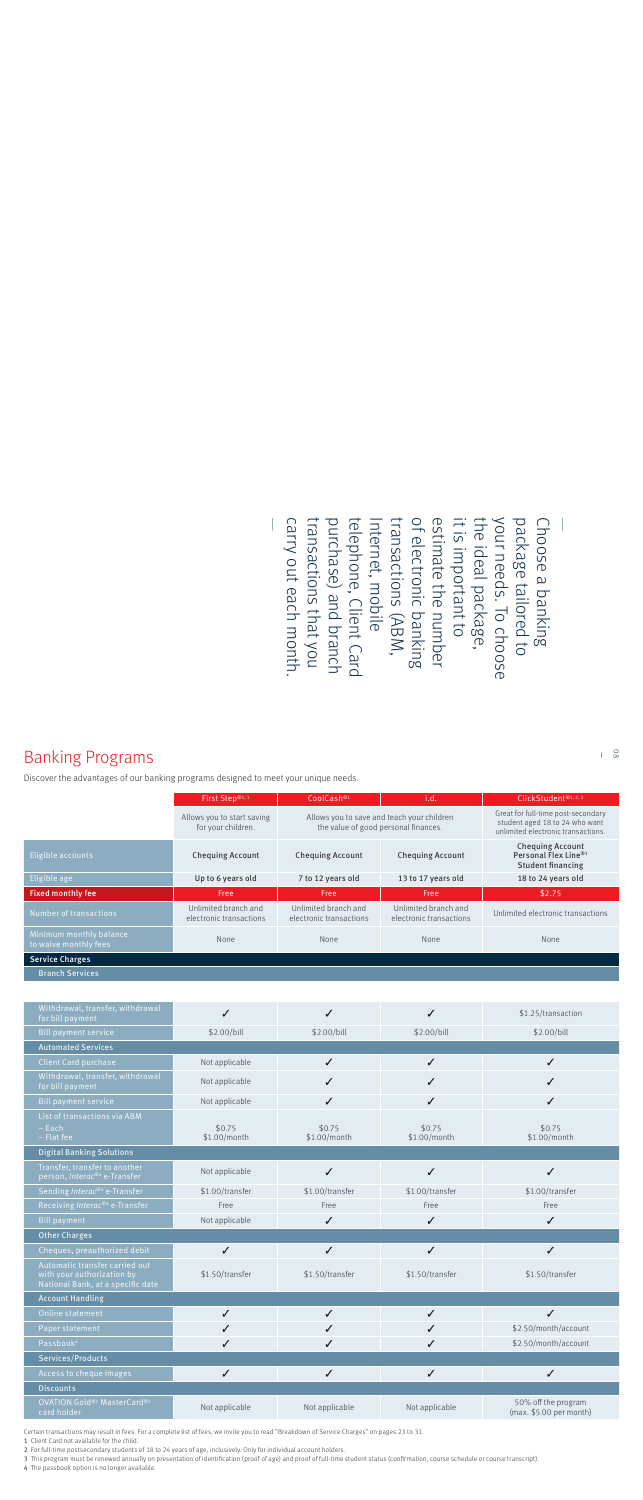# — Select a program based on your age – National Bank has a banking program for everyone.

—

# Transaction Accounts

We offer a number of different transaction accounts in order to meet your needs.

Certain transactions could result in fees. For a complete list of all fees, please refer to the "Breakdown of Service Charges" section, pages 23 to 31.

### Chequing Account

For everyday banking.

Billing date:

### Annual Interest Rate

No interest is paid on this account.

### Service Charges

#### Branch Services

| > Withdrawal, transfer, withdrawal<br>for bill payment                                            | \$1.25       |
|---------------------------------------------------------------------------------------------------|--------------|
| $\triangleright$ Bill payment service                                                             | \$2.00/bill  |
| <b>Automated Services</b>                                                                         |              |
| <b>E</b> Client Card purchase                                                                     | \$1.00       |
| > Withdrawal, transfer, withdrawal<br>for bill payment                                            | \$1.00       |
| $\triangleright$ Bill payment service                                                             | \$1.00/env.  |
| <b>E</b> List of transactions via ABM<br>– Fach                                                   | \$0.75       |
| – Flat fee                                                                                        | \$1.00/month |
| <b>Digital Banking Solutions</b>                                                                  |              |
| $\triangleright$ Transfer, transfer to another person,<br><i>Interac®</i> <sup>4</sup> e-Transfer | \$1.00       |

| Interac <sup>®4</sup> e-Transfer                          | \$1.00      |
|-----------------------------------------------------------|-------------|
| <b>Ex</b> Sending <i>Interac</i> <sup>®4</sup> e-Transfer | \$1.00      |
| Receiving <i>Interac</i> <sup>®4</sup> e-Transfer         | <b>Free</b> |
| <b>Bill payment</b>                                       | \$1.00      |

### Other Charges

| <b>EX</b> Cheque, preauthorized debit                                                             | \$1.00                 |
|---------------------------------------------------------------------------------------------------|------------------------|
| Automatic transfer carried out<br>with your authorization by<br>National Bank, at a specific date | \$1.50                 |
| <b>E</b> Return of cashed cheques                                                                 |                        |
| - Fee (includes 12 cheques;<br>no charge if no cheques are cashed)<br>- Additional cheque         | \$3.50/month<br>\$0.25 |
| Account Handling<br>(no charge if the average monthly balance is \$2,500 or more)                 |                        |
| <b>D</b> Online statement                                                                         | Free                   |
| Paper statement                                                                                   | \$2.50/month/account   |
| Passbook<br>The passbook option is no longer available.                                           | \$2.50/month/account   |
| Services/Products                                                                                 |                        |

**Access to cheque images** Free

—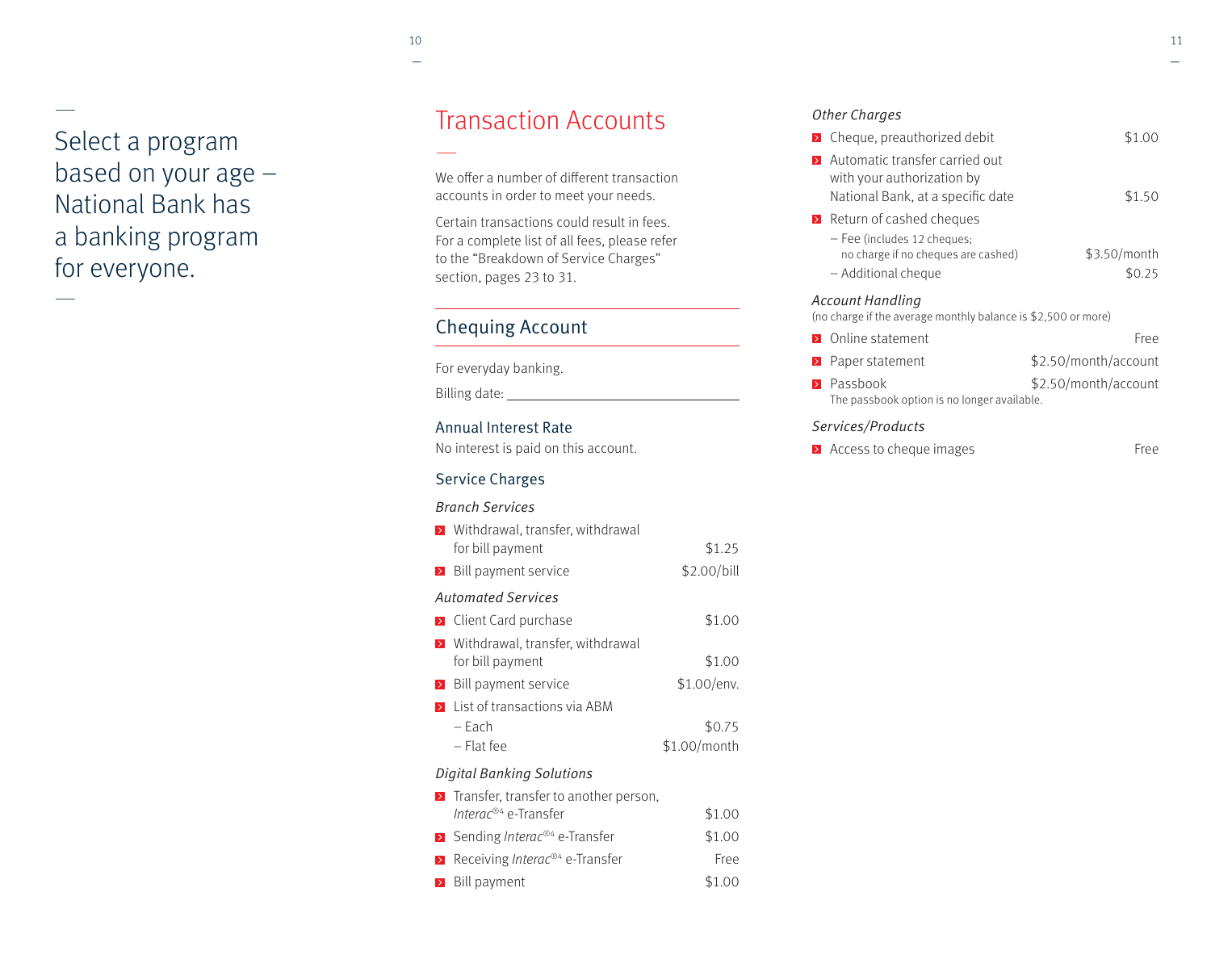### Special Project Savings Account

on the daily closing balance:  $\%$ .

Rate in effect on

To help you save systematically. Billing date: Annual Interest Rate The interest rate is calculated

Interest is credited monthly.

|                  | <b>Service Charges</b><br>One free transaction per month among the transactions<br>listed below with an asterisk. |                      |
|------------------|-------------------------------------------------------------------------------------------------------------------|----------------------|
|                  | <b>Branch Services</b>                                                                                            |                      |
|                  | > Withdrawal*, transfer*, withdrawal                                                                              |                      |
|                  | for bill payment*                                                                                                 | \$5.00               |
| $\geq$           | Bill payment service                                                                                              | \$2.00/bill          |
|                  | <b>Automated Services</b>                                                                                         |                      |
|                  | <b>EX</b> Client Card purchase                                                                                    | \$5.00               |
| $\triangleright$ | Withdrawal*, transfer*, withdrawal                                                                                |                      |
|                  | for bill payment*                                                                                                 | \$5.00               |
|                  | <b>E</b> Bill payment service                                                                                     | \$1.00/env.          |
|                  | $\sum$ List of transactions via ABM                                                                               |                      |
|                  | $-$ Each                                                                                                          | \$0.75               |
|                  | $-$ Flat fee                                                                                                      | \$1.00/month         |
|                  | <b>Digital Banking Solutions</b>                                                                                  |                      |
|                  | > Transfer*, transfer to another person*                                                                          | \$5.00               |
| $\,$             | Bill payment*                                                                                                     | \$5.00               |
|                  | <b>Other Charges</b>                                                                                              |                      |
|                  | > Automatic transfer carried out                                                                                  |                      |
|                  | with your authorization by                                                                                        |                      |
|                  | National Bank, at a specific date                                                                                 | \$1.50               |
|                  | <b>Account Handling</b>                                                                                           |                      |
|                  | <b>D</b> Online statement                                                                                         | Free                 |
| $\triangleright$ | Paper statement                                                                                                   | \$2.50/month/account |
| $\rightarrow$    | Passbook<br>The passbook option is no longer available.                                                           | \$2.50/month/account |
|                  | Other Information                                                                                                 |                      |

- A minimum transfer of \$10 per month from another account is required. Transfers can be made from more than one account. Fees of \$1.00 will apply if the transfer cannot be carried out because of insufficient funds.
- $\triangleright$  Preauthorized debits or cheques are not authorized in this account.

### High Interest Savings Account

To help you save even more and benefit from a more attractive interest rate when your balance is \$5,000 or more.

Billing date: <u>\_\_\_\_\_\_\_\_\_\_\_\_\_\_\_\_\_\_\_\_\_\_\_\_\_\_\_\_\_\_</u>

### Annual Interest Rate

Interest rate applied on the entire daily closing balance. Interest is credited monthly.

| <b>D</b> Under \$5,000                 | No interest credited |
|----------------------------------------|----------------------|
| $\blacktriangleright$ \$5.000 and over | $\%$                 |
| Rate in effect on                      |                      |

### Service Charges

One free withdrawal per month at an ABM. No charge for transfers made through our Digital Banking Solutions between your transaction accounts with the National Bank of Canada.

|                  | <b>Branch Services</b>                     |               |
|------------------|--------------------------------------------|---------------|
| $\rightarrow$    | Withdrawal, transfer, withdrawal           |               |
|                  | for bill payment                           | \$5.00        |
| $\triangleright$ | Bill payment service                       | \$2.00/bill   |
|                  | <b>Automated Services</b>                  |               |
| $\rightarrow$    | Client Card purchase                       | \$5.00        |
| $\rightarrow$    | Withdrawal                                 | \$5.00        |
| $\rightarrow$    | List of transactions via ABM               |               |
|                  | – Each                                     | \$0.75        |
|                  | $-$ Flat fee                               | \$1.00/month  |
|                  | <b>Digital Banking Solutions</b>           |               |
| $\rightarrow$    | Transfer                                   | Free          |
| $\rightarrow$    | Transfer to another person,                |               |
|                  | Interac® <sup>4</sup> e-Transfer           | \$5.00        |
| $\geq$           | Sending Interac® <sup>4</sup> e-Transfer   | \$1.00        |
| $\geq$           | Receiving Interac® <sup>4</sup> e-Transfer | Free          |
| $\rightarrow$    | Bill payment                               | \$5.00        |
|                  | <b>Other Charges</b>                       |               |
|                  | <b>E</b> Preauthorized debit               | \$5.00        |
| $\rightarrow$    | Automatic transfer carried out             |               |
|                  | with your authorization by                 |               |
|                  | National Bank, at a specific date          | \$1.50        |
|                  | <b>Account Handling</b>                    |               |
| $\rightarrow$    | Online statement                           | Free          |
| $\,$ $\,$        | Paper statement                            | Free          |
| $\rightarrow$    | Passbook                                   | not available |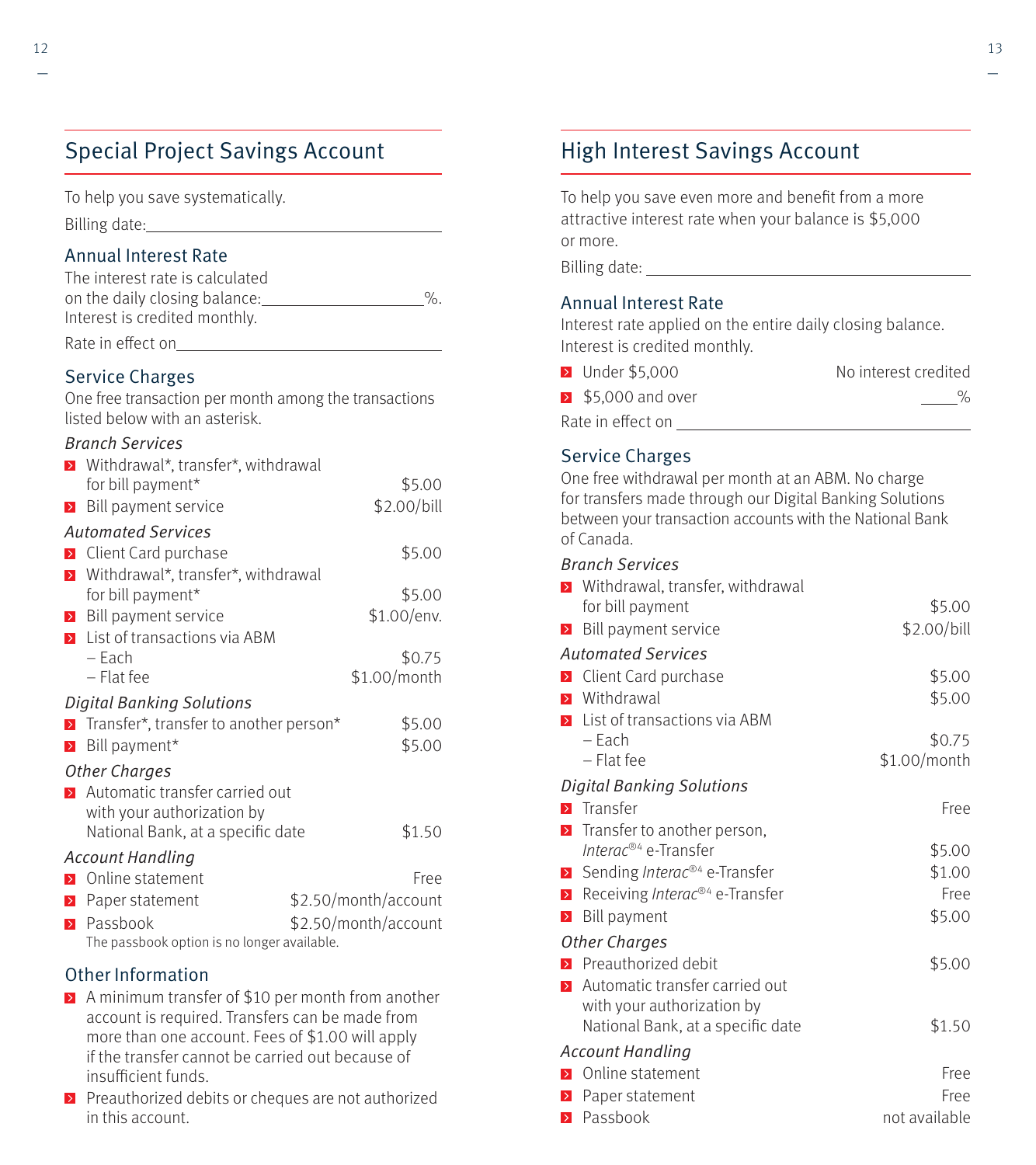## Progress Account in US\$®1

Combine the advantages of a savings account and a chequing account.

Billing date:

### Annual Interest Rate

Deposit interest for this account is calculated on the applicable portion of the daily closing balance in each tier at the corresponding rate for that tier. Interest is credited monthly.

| <b>D</b> Under US \$1,000     |   |
|-------------------------------|---|
| > US \$1,000 to US \$1,999.99 | ℆ |
| > US \$2,000 to US \$4,999.99 | ℆ |
| > US \$5,000 to US \$9,999.99 | ℆ |
| > US \$10,000 and over        |   |
|                               |   |

Rate in eff ect on

| <b>Service Charges</b> |                                                                                                   | <b>Minimum Monthly Balance</b> |                           |  |
|------------------------|---------------------------------------------------------------------------------------------------|--------------------------------|---------------------------|--|
|                        |                                                                                                   | Under                          | US \$2,500                |  |
|                        |                                                                                                   | US \$2,500                     | and over                  |  |
|                        | <b>Branch Services</b>                                                                            |                                |                           |  |
| $\triangleright$       | Withdrawal, transfer,                                                                             |                                |                           |  |
|                        | withdrawal for bill payment                                                                       | \$1.25                         | Free                      |  |
| $\geq$                 | Bill payment service                                                                              | \$2.00/bill                    | \$2.00/bill               |  |
|                        | <b>Other Charges</b>                                                                              |                                |                           |  |
|                        | Cheque, preauthorized debit                                                                       | \$1.00                         | Free                      |  |
| $\triangleright$       | Automatic transfer carried out<br>with your authorization by<br>National Bank, at a specific date | \$1.50                         | \$1.50                    |  |
| $\triangleright$       | Return of cashed cheques                                                                          |                                |                           |  |
|                        | - Fee (includes 12 cheques;<br>no charge if no cheques<br>are cashed)                             |                                | \$3.50/month \$3.50/month |  |
|                        | - Additional cheque                                                                               | \$0.25                         | \$0.25                    |  |

### Minimum Monthly Balance

|                                                                          | Under                | US \$2,500  |
|--------------------------------------------------------------------------|----------------------|-------------|
|                                                                          | US \$2,500           | and over    |
| <b>Account Handling</b>                                                  |                      |             |
| <b>D</b> Online statement                                                | Free                 | Free        |
| <b>E</b> Paper statement                                                 | \$2.50/month/account | Free        |
| $\triangleright$ Passbook<br>The passbook option is no longer available. | \$2.50/month/account | <b>Free</b> |
| Services/Products                                                        |                      |             |
| $\blacktriangleright$ Access to cheque images                            |                      | <b>Free</b> |

### Other Information

- $\triangleright$  Transactions cannot be carried out in the Progress Account in US\$®1 via ABM or our Digital Banking Solutions, or by using a Client Card at a point-of-sale terminal. However, you may monitor your transactions via our Digital Banking Solutions.
- $\triangleright$  Transaction fees for this account are in US\$.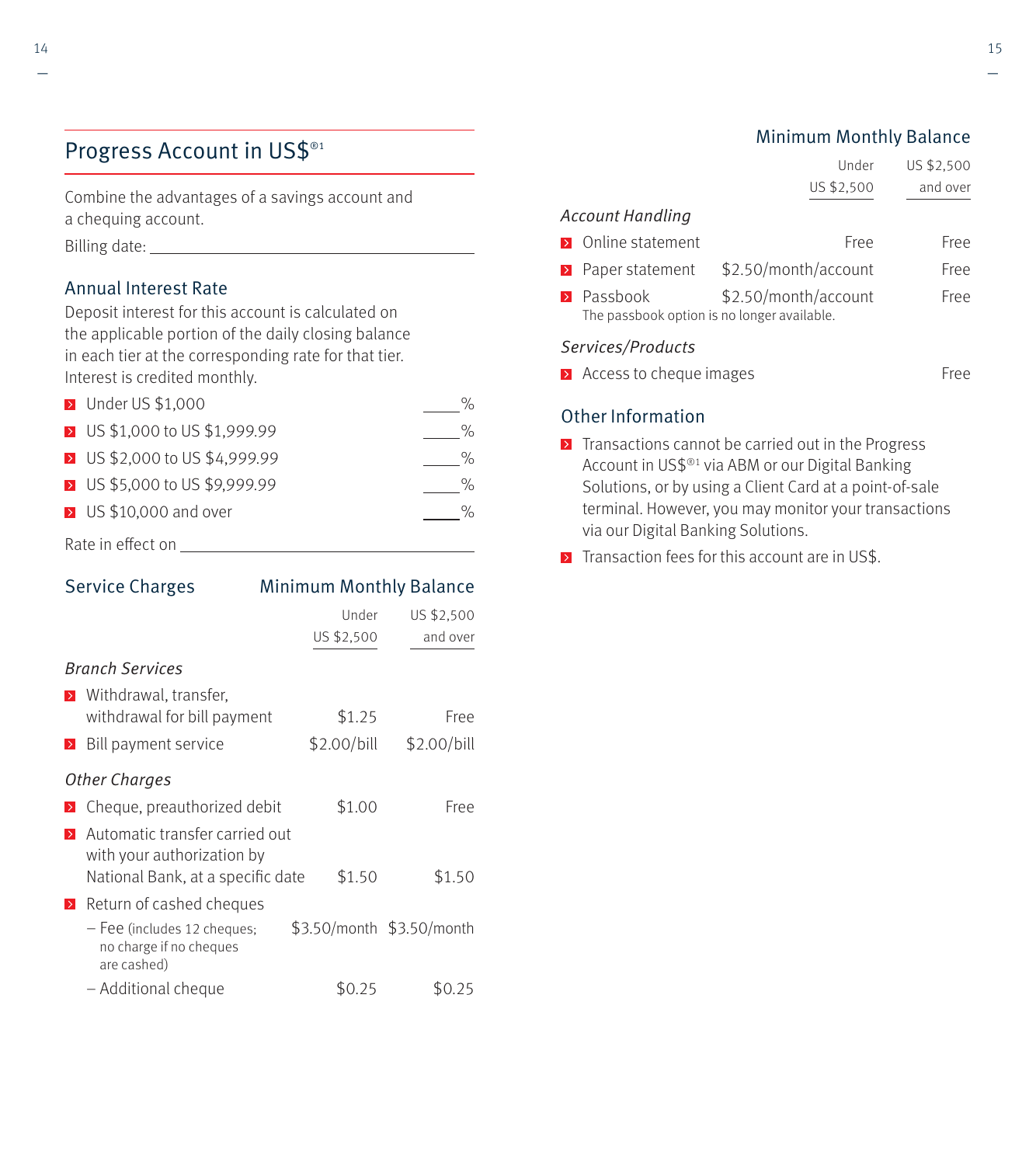### The Strategist Account<sup>®1</sup> The Natcan Strategist Account<sup>®1</sup>

To obtain a good return, while maintaining a high balance. The Natcan Strategist Account<sup>®1</sup> is offered by Natcan Trust Company, but is administered by National Bank of Canada. Billing date:

### Annual Interest Rate

Deposit interest for this account is calculated on the tiered balance segments at the corresponding rate for that tier. Interest is credited monthly.

Interest rate applied on the entire daily closing balance:

| <b>D</b> Under \$5,000                                                |                   |
|-----------------------------------------------------------------------|-------------------|
| ▶ \$5,000 to \$24,999.99                                              | $\%$              |
| ▶ \$25,000 to \$59,999.99                                             | $\%$              |
| Interest rate applied on the portion of<br>the daily closing balance: |                   |
| > Between \$60,000 and \$99,999.99                                    |                   |
| > \$100,000 and over                                                  | $\partial_{\rho}$ |
|                                                                       |                   |

Rate in effect on

### Service Charges Minimum Monthly Balance

| Two free transactions per month<br>among the transactions listed below<br>with an asterisk. | Under<br>\$25,000      | \$25,000<br>and over |
|---------------------------------------------------------------------------------------------|------------------------|----------------------|
| <b>Branch Services</b>                                                                      |                        |                      |
| <b>E</b> Withdrawal*, transfer*,<br>withdrawal for bill payment*                            | \$1.25                 | Free                 |
| Bill payment service<br>$\rightarrow$                                                       | \$2.00/bill            | \$2.00/bill          |
| <b>Automated Services</b>                                                                   |                        |                      |
| <b>E</b> Client Card purchase*                                                              | \$1.25                 | Free                 |
| Withdrawal*, transfer*,<br>$\triangleright$<br>withdrawal for bill payment*                 | \$1.25                 | Free                 |
| Bill payment service<br>$\geq$                                                              | \$1.00/env.            | \$1.00/env.          |
| List of transactions via ABM<br>$\rightarrow$<br>– Each<br>– Flat fee                       | \$0.75<br>\$1.00/month | Free<br>Free         |

|                  |                                                                                                                          | Under<br>\$25,000 | \$25,000<br>and over                |  |  |
|------------------|--------------------------------------------------------------------------------------------------------------------------|-------------------|-------------------------------------|--|--|
|                  | Digital Banking Solutions                                                                                                |                   |                                     |  |  |
| $\rightarrow$    | Transfer*, transfer to another                                                                                           |                   |                                     |  |  |
|                  | person*, <i>Interac®</i> <sup>4</sup> e-Transfer*                                                                        | \$1.25            | Free                                |  |  |
| $\triangleright$ | Sending <i>Interac®</i> <sup>4</sup> e-Transfer                                                                          | \$1.00            | \$1.00                              |  |  |
| $\rightarrow$    | Receiving Interac® <sup>4</sup> e-Transfer                                                                               | Free              | Free                                |  |  |
| $\rightarrow$    | Bill payment*                                                                                                            | \$1.25            | Free                                |  |  |
|                  | Other Charges                                                                                                            |                   |                                     |  |  |
| $\,>\,$          | Cheque*, preauthorized debit*                                                                                            | \$1.25            | Free                                |  |  |
| $\rightarrow$    | Automatic transfer carried out<br>with your authorization by<br>National Bank, at a specific date                        | \$1.50            | \$1.50                              |  |  |
| $\rightarrow$    | Return of cashed cheques<br>- Fee (includes 12 cheques;<br>no charge if no cheques<br>are cashed)<br>- Additional cheque | \$0.25            | \$3.50/month \$3.50/month<br>\$0.25 |  |  |
|                  | <b>Account Handling</b>                                                                                                  |                   |                                     |  |  |
| $\rightarrow$    | Online statement                                                                                                         | Free              | Free                                |  |  |
| $\rightarrow$    | Paper statement                                                                                                          | Free              | Free                                |  |  |
| $\rightarrow$    | Passbook<br>The passbook option is no longer available.                                                                  | Free              | Free                                |  |  |
|                  | Services/Products                                                                                                        |                   |                                     |  |  |
|                  | $\blacktriangleright$ Access to cheque images                                                                            |                   | Free                                |  |  |

Minimum Monthly Balance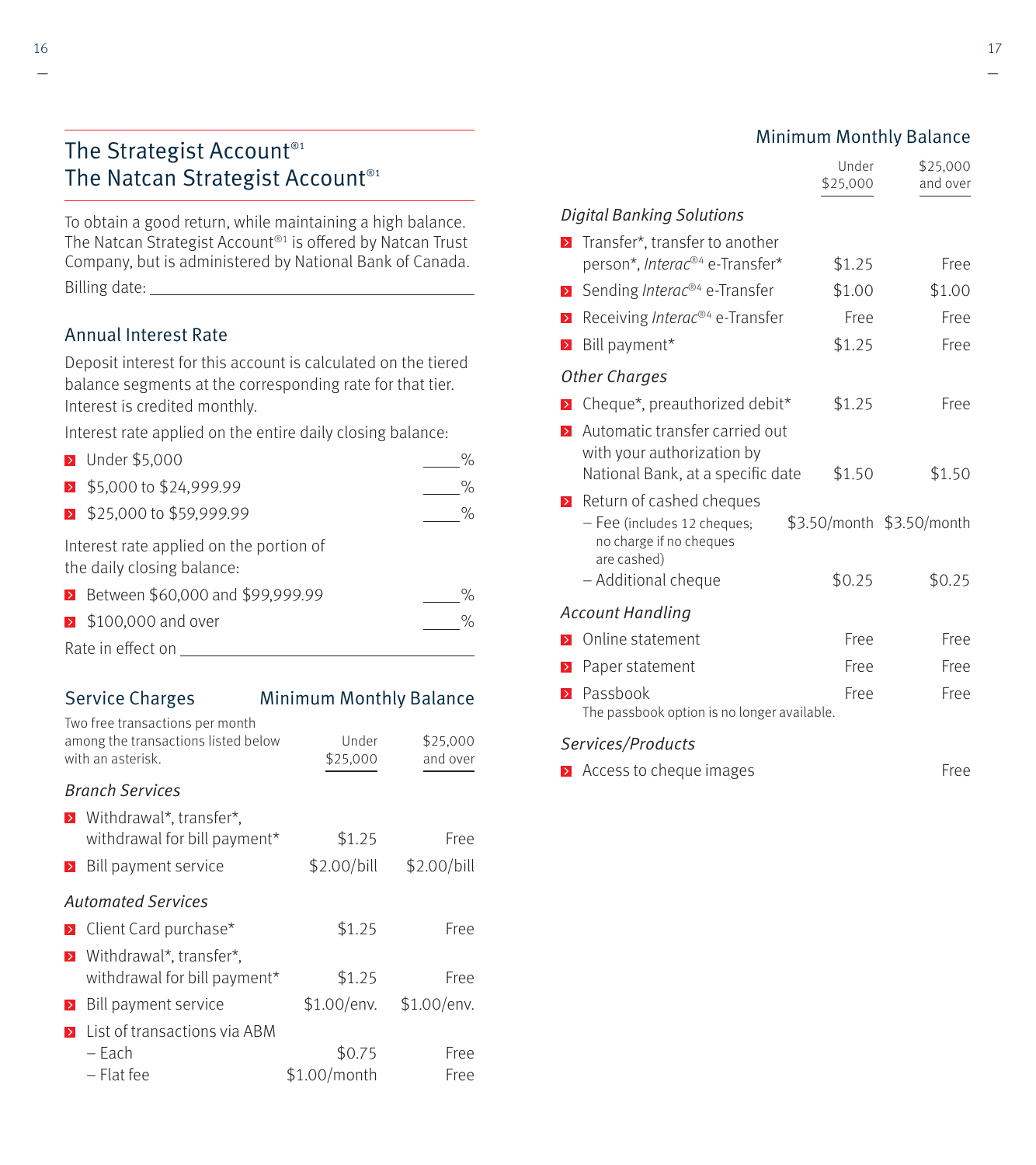# Line of Credit Accounts

Certain transactions could result in fees. For a complete list of all fees, please refer to the "Breakdown of Service Charges" section, pages 23 to 31.

### Personal Flex Line<sup>®1</sup> (\$5,000 and Over) Student Line of Credit

By using your Personal Flex Line<sup>®1</sup> or Student Line of Credit as your day-to-day deposit account, you'll save on interest charges for advances. Plus, you can limit your service charges by opting for one of our flat-fee banking packages. These lines of credit are subject to credit approval by National Bank of Canada. The interest rate payable on advances is mentioned in the credit agreement you enter into when setting up the line of credit.

Billing date:

#### No Charge

Transfer<sup>1</sup> via our Branch Services, ABM or Digital Banking Solutions<br><sup>1</sup>These transfers are only charged if the number of free transactions

under the applicable program or package is exceeded: \$1.25 per transfer via our Branch Services, \$1.00 for ABM or Digital Banking Solutions.

### Service Charges

#### Branch Services

|                  | $\triangleright$ Withdrawal, withdrawal for bill payment | \$1.25       |
|------------------|----------------------------------------------------------|--------------|
| $\geq$           | Bill payment service                                     | \$2.00/bill  |
|                  | <b>Automated Services</b>                                |              |
|                  | <b>E</b> Client Card purchase                            | \$1.00       |
| $\triangleright$ | Withdrawal, withdrawal for bill payment                  | \$1.00       |
| $\triangleright$ | Bill payment service                                     | \$1.00/env.  |
| $\rightarrow$    | List of transactions via ABM                             |              |
|                  | – Each                                                   | \$0.75       |
|                  | $-$ Flat fee                                             | \$1.00/month |
|                  | <b>Digital Banking Solutions</b>                         |              |
|                  | $\blacktriangleright$ Transfer to another person,        |              |
|                  | Interac® <sup>4</sup> e-Transfer                         | \$1.00       |
|                  | Sending <i>Interac</i> <sup>®4</sup> e-Transfer          | \$1.00       |
| $\rightarrow$    | Receiving Interac® <sup>4</sup> e-Transfer               | Free         |
| $\triangleright$ | Bill payment                                             | \$1.00       |

#### Other Charges

| > Management fee                                                                                    | \$1.00/month |
|-----------------------------------------------------------------------------------------------------|--------------|
| <b>E</b> Cheque, preauthorized debit                                                                | \$1.00       |
| > Automatic transfer carried out<br>with your authorization by<br>National Bank, at a specific date | \$1.50       |
| Services/Products                                                                                   |              |
| > Access to cheque images                                                                           | <b>Free</b>  |

### Home Improvement Line of Credit (\$5,000 and Over)

Turning your most cherished dreams into reality. This line of credit is subject to credit approval by National Bank of Canada. The interest rate payable on advances is mentioned in the credit agreement you enter into when setting up the line of credit.

Billing date:

#### No Charge

- **E** Withdrawal, transfer, withdrawal at a branch or via ABM for bill payment, or transfer via our Digital Banking Solutions
- **Management fee**
- **EX** Cheque, preauthorized debit
- Bill payment via our Digital Banking Solutions.

### Service Charges

| <b>Branch Services</b>                                     |              |
|------------------------------------------------------------|--------------|
| <b>E</b> Bill payment service                              | \$2.00/bill  |
| Automated Services                                         |              |
| <b>D</b> Client Card purchase                              | \$1.00       |
| Bill payment service                                       | \$1.00/env.  |
| <b>E</b> List of transactions via ABM                      |              |
| – Each                                                     | \$0.75       |
| $-$ Flat fee                                               | \$1.00/month |
| <b>Digital Banking Solutions</b>                           |              |
| <b>E</b> Transfer to another person,                       |              |
| Interac® <sup>4</sup> e-Transfer                           | \$1.00       |
| Sending <i>Interac®4</i> e-Transfer                        | \$1.00       |
| <b>E</b> Receiving <i>Interac</i> <sup>®4</sup> e-Transfer | Free         |
| Other Charges                                              |              |
| <b>E</b> Automatic transfer carried out                    |              |
| with your authorization by                                 |              |
| National Bank, at a specific date                          | \$1.50       |
| Services/Products                                          |              |
| $\triangleright$ Access to cheque images                   | Free         |
|                                                            |              |

—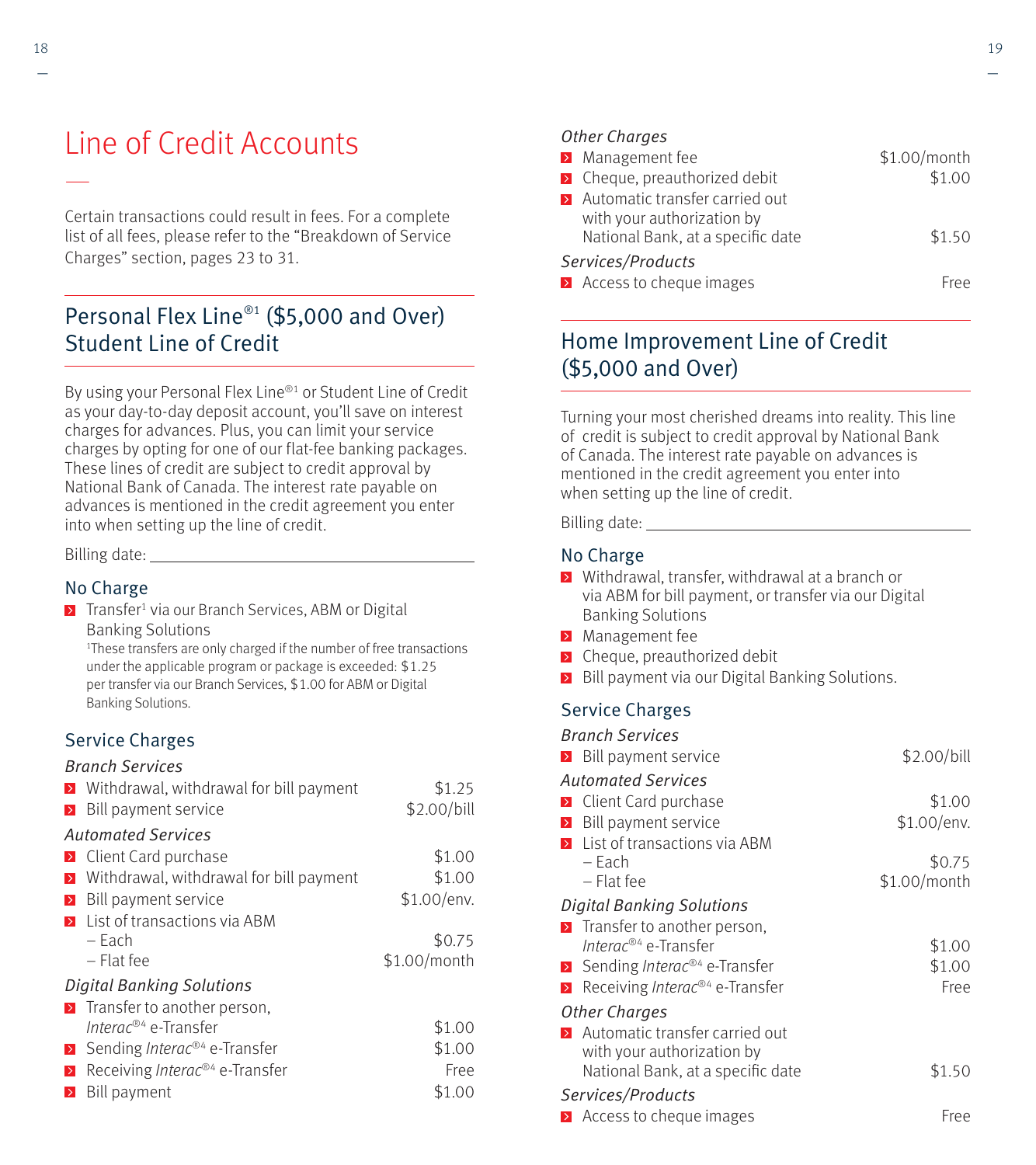### RRSP Line of Credit (\$5,000 and Over)

Our RRSP Line of Credit enables you to finance your RRSP contributions any time of the year, which makes it easy for you to include your retirement savings goals in your budget. This line of credit is subject to credit approval by National Bank of Canada. The interest rate payable on advances is mentioned in the credit agreement you enter into when setting up the line of credit.

Billing date:

### No Charge

**Transfer via our Branch Services or Digital Banking** Solutions to invest in an RRSP at National Bank of Canada or one of its subsidiaries.

### Service Charges

#### Automated Services

|               | <b>Example 1</b> List of transactions via ABM |                |
|---------------|-----------------------------------------------|----------------|
|               | $-$ Each                                      | \$0.75         |
|               | $-$ Flat fee                                  | $$1.00/m$ onth |
| Other Charges |                                               |                |
|               | > Management fee                              | \$1.00/month   |
|               | $\sum$ Preauthorized debit                    | \$1.00         |

No charge for transactions originating from National Bank of Canada or its subsidiaries.

### National Bank All-In-One Banking™1

The All-In-One Banking home equity line of credit, which includes an authorized credit limit, allows you to access financing, conduct all of your banking transactions and manage your savings. Thanks to its preferential financing rate, you can substantially reduce your expenses in addition to benefiting from a higher interest rate on any credit balance and lower fees on most of your transactions. All-In-One Banking is subject to credit approval by National Bank of Canada. The interest rate payable on advances is mentioned in the credit agreement you enter into when setting up the line of credit.

Billing date:

### Interest Rates Applicable on Credit Balances

| <b>D</b> Under \$5,000                   | % |
|------------------------------------------|---|
| <b>E</b> Between \$5,000 and \$24,999.99 | % |
| > Between \$25,000 and \$59,999.99       | % |
| > Between \$60,000 and \$99,999.99       | % |
| $\geq$ \$100,000 and over                | % |
|                                          |   |

#### Rates in eff ect on:

Interest rates are subject to change. Credit accounts are not offset against debit accounts.

#### **Structure**

All-In-One Banking is a line of credit linked to one or more accounts so that you can separate your various needs (e.g. everyday transactions, education savings, home financing).

#### Fixed Monthly Fees

- Main account: \$6.00/month
- **Additional accounts:** \$6.00/account/month
- **Account for mortgage integrated into** an All-In-One: free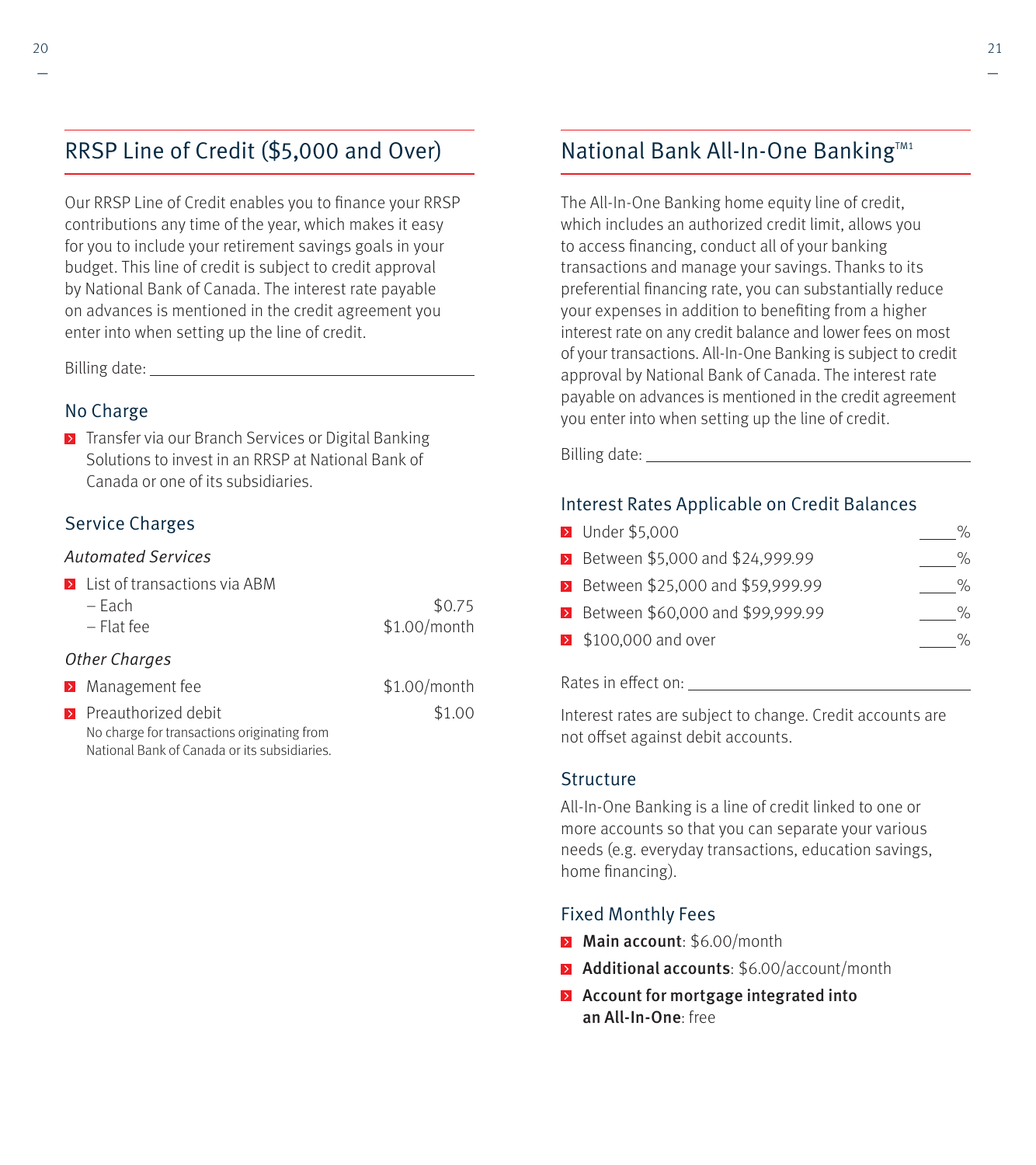### The Fixed Monthly Fee Includes the Following Transactions:

- **E** Client Card purchase
- **E** Cheque, preauthorized debit
- **>** Withdrawal, transfer, withdrawal for bill payment via ABM
- $\triangleright$  Bill payment service via ABM
- $\triangleright$  Transfer, bill payment via our Digital Banking Solutions
- $\triangleright$  Transfer to another person, *Interac®4* e-Transfer
- $\blacktriangleright$  Automatic transfer carried out with your authorization by National Bank, at a specific date
- **E** List of transactions via ABM

### Service Charges

#### Branch Services

|                   | > Withdrawal, transfer, withdrawal                                 |             |  |  |
|-------------------|--------------------------------------------------------------------|-------------|--|--|
|                   | for bill payment at the branch                                     | \$1.25      |  |  |
|                   | $\triangleright$ Bill payment service at the branch                | \$2.00/bill |  |  |
|                   | <b>Digital Banking Solutions</b>                                   |             |  |  |
|                   | $\triangleright$ Sending <i>Interac®</i> <sup>4</sup> e-Transfer   | \$1.00      |  |  |
|                   | $\triangleright$ Receiving <i>Interac</i> <sup>®4</sup> e-Transfer | Free        |  |  |
| Services/Products |                                                                    |             |  |  |
|                   | > Access to cheque images                                          | Free        |  |  |

# Breakdown of Service Charges

Please note that certain fees are subject to the Goods and Services Tax (GST) and any other applicable provincial tax.

### Registered Plans

#### Service Charges

—

These charges apply for National Bank of Canada, Natcan Trust Company and National Bank Trust Inc. plans available through our branch network.

- $\triangleright$  Transfer to another financial institution A transfer may apply to one or more certificates maturing on the same date.
	- $-$  Guaranteed investment certificate  $$100.00/transfer$
	- Progress or variable-rate account \$100.00/transfer
	- Tax Free Savings Account (TFSA) \$100.00/transfer
- -

#### **Partial or total withdrawal**

A withdrawal may apply to one or more certificates.

These charges also apply for the purposes of the Lifelong Learning Plan and the Home Buyers' Plan if the loan is advanced by another financial institution. For RRIFs and LIFs, these charges apply to total withdrawals only.

- $-$  Guaranteed investment certificate  $$100.00$ /withdrawal
- Progress or variable-rate account \$100.00/withdrawal

### Fees for Transactions Carried Out on the Account

### Cheques or Preauthorized Debits

Stop payment:

| - With complete information                                                                                                  | \$16.00 |
|------------------------------------------------------------------------------------------------------------------------------|---------|
| (date, amount, name of payee and cheque number)                                                                              |         |
| - With partial information                                                                                                   | \$30.00 |
| - For a series of cheques or<br>preauthorized debits (maximum 12)<br>Not available for accounts without chequing privileges. | \$30.00 |

 $\triangleright$  Cheque certification

| – Account holder       | \$15.00 |
|------------------------|---------|
| - Third party or payee | \$20.00 |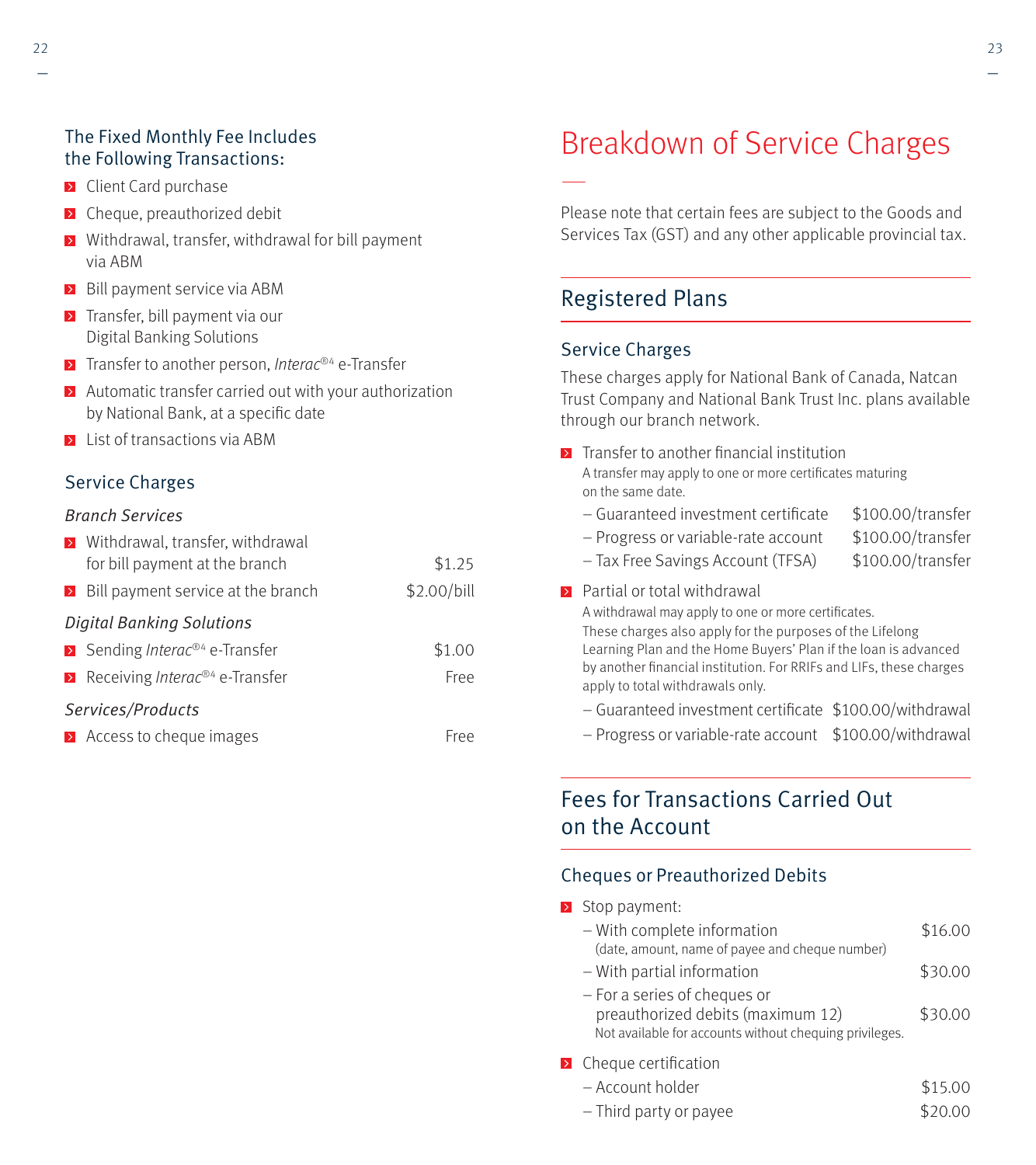|        | ▶ Cheque in US\$ or other foreign currency<br>drawn on a CDN\$ account<br>> Cheque in foreign currency cashed or deposited:<br>$-$ In US\$<br>- Processing of US\$ items into US\$<br>(no fee if the client has a US\$ account)                                      | \$20.00<br>US \$7.00 |
|--------|----------------------------------------------------------------------------------------------------------------------------------------------------------------------------------------------------------------------------------------------------------------------|----------------------|
|        |                                                                                                                                                                                                                                                                      |                      |
|        |                                                                                                                                                                                                                                                                      |                      |
|        |                                                                                                                                                                                                                                                                      |                      |
|        |                                                                                                                                                                                                                                                                      |                      |
|        |                                                                                                                                                                                                                                                                      |                      |
|        | - Processing of US\$ items into CDN\$                                                                                                                                                                                                                                | CDN \$7.00           |
|        | $-$ In a foreign currency other than US\$*                                                                                                                                                                                                                           |                      |
|        | $-$ \$1,000 or less                                                                                                                                                                                                                                                  | \$11.00              |
|        | $-$ Over \$1,000                                                                                                                                                                                                                                                     | \$13.00              |
|        | * Certain conditions apply.                                                                                                                                                                                                                                          |                      |
| $\geq$ | Items subject to special collection procedures*<br>(in all currencies)                                                                                                                                                                                               |                      |
|        | - Outside of Canada** (in all currencies)                                                                                                                                                                                                                            |                      |
|        | - Item under \$20,000.00:                                                                                                                                                                                                                                            | \$50.00              |
|        | $-$ Item between \$20,000.01 and                                                                                                                                                                                                                                     | 0.25%                |
|        | \$100,000.00:<br>of the amount of the item                                                                                                                                                                                                                           |                      |
|        | - Item over \$100,000.00:                                                                                                                                                                                                                                            | \$250.00             |
|        | - Dishonoured item:                                                                                                                                                                                                                                                  | \$50.00              |
|        | - Information requested from (or by)                                                                                                                                                                                                                                 |                      |
|        | \$20.00/transmission<br>a correspondent:                                                                                                                                                                                                                             |                      |
|        | - Items in U.S. currency                                                                                                                                                                                                                                             |                      |
|        | - Drawn from an institution in the                                                                                                                                                                                                                                   |                      |
|        | United States***                                                                                                                                                                                                                                                     | \$50.00              |
|        | - Dishonoured item                                                                                                                                                                                                                                                   | \$100.00             |
|        | - Within Canada****                                                                                                                                                                                                                                                  |                      |
|        | $-$ Item of \$5,000.00 and under:                                                                                                                                                                                                                                    | \$7.50               |
|        | - Item between \$5,000.01 and \$20,000.00:                                                                                                                                                                                                                           | \$15.00              |
|        | - Item over \$20,000.00:                                                                                                                                                                                                                                             | 0.10%                |
|        | of the amount of the item                                                                                                                                                                                                                                            |                      |
|        | – Dishonoured item                                                                                                                                                                                                                                                   | \$5.00               |
|        | * Item credited to the account only if it is paid by the issuer.<br>** Fees incurred by the correspondent not included.<br>*** The item needs to meet certain requirements.<br>**** Plus any fees charged by the financial institution where<br>the item was issued. |                      |

**D** Unencoded or unqualified cheque \$5.00

#### Items

|                  | I Item deposited to account and returned unpaid                                                                                                                  |                    | Free    |
|------------------|------------------------------------------------------------------------------------------------------------------------------------------------------------------|--------------------|---------|
|                  | $\triangleright$ Postdated item deposited at the ABM                                                                                                             |                    | \$5.25  |
| $\triangleright$ | Item received by mail for deposit in account                                                                                                                     |                    | \$5.25  |
|                  | $\triangleright$ Holding a postdated item for deposit                                                                                                            |                    | \$5.25  |
|                  | Other                                                                                                                                                            |                    |         |
|                  | > Closing an account within 90 days of opening                                                                                                                   |                    | \$16.00 |
|                  | $\triangleright$ Processing charge per cheque, item or payment<br>instruction drawn on the account and returned<br>or rejected due to insufficient funds         |                    | \$45.00 |
|                  | > Overdraft fee for a cheque, preauthorized<br>debit, payment instruction, Client Card<br>purchase or ABM withdrawal without<br>sufficient funds (plus interest) | \$5.00/transaction |         |

### Purchase or Sale of Foreign Currency Banknotes

### Clients With a Transaction Account

delivery by Canada Post.

| $\triangleright$ U.S. dollars | Free*               |
|-------------------------------|---------------------|
| • Other currencies            | \$3.00*/transaction |

### Individuals Without a Transaction Account

| $\triangleright$ U.S. dollars | \$3.00/transaction |
|-------------------------------|--------------------|
|-------------------------------|--------------------|

▶ Other currencies \$5.00/transaction \* This fee also applies to the purchase of banknotes (cash) made through Digital Banking Solutions, excluding charges for home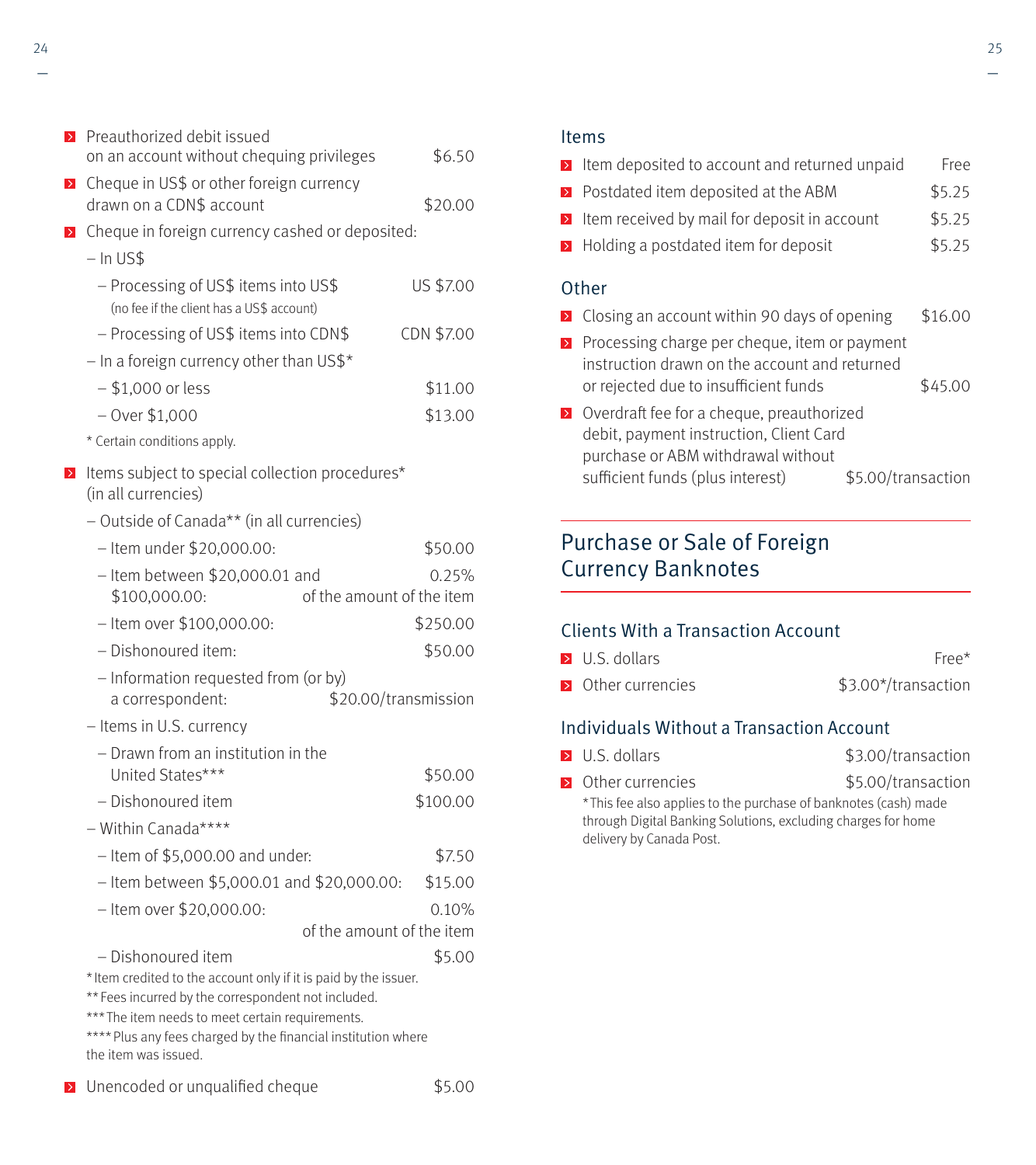### Other Fees

### Cheques

 $\triangleright$  Travellers cheques in CDN\$ or foreign currency 1% of total purchase value, min. \$4.50

American Express®5 Travellers Cheques for two: 1/2 of 1% for US\$ in addition to the commission.

- $\triangleright$  Repurchase of travellers cheques purchased at National Bank of Canada Free
- **Personalized cheques** Depending on supplier's prevailing charges

### **Drafts**

Preparation of drafts in CDN\$, US\$ or foreign currencies<br>US\$ and

|                         | other currencies |
|-------------------------|------------------|
| $-$ \$5.000 and under   | $$7.75^{1,2}$    |
| $-$ \$5,000.01 and over | $$12.50^{1.2}$   |
| $-$ Draft in CDN\$      | \$7.50           |
|                         |                  |

<sup>1</sup> Fees for drafts in US\$ are calculated based on the US\$ amount and then converted into the currency of the account.

<sup>2</sup> Fees for drafts in other currencies are calculated based on the equivalent amount in CDN\$, as indicated on the copies of the draft, and charged in CDN\$.

 $\triangleright$  Lost, stolen or destroyed drafts in CDN\$, US\$ and other currencies (request for refund or issue of a duplicate)

|                                                       | CDN\$ | US\$ | Other<br>currencies            |
|-------------------------------------------------------|-------|------|--------------------------------|
| $-$ \$0.01 - \$99.99                                  |       |      | \$10.00 US \$10.00 CDN \$10.00 |
| $-$ \$100 and over                                    |       |      | \$10.00 US \$16.00 CDN \$25.00 |
| Costs incurred by the correspondent are not included. |       |      |                                |

### Confirmations

| > Bank confirmation:                                 |              |
|------------------------------------------------------|--------------|
| $-$ Per confirmation                                 | \$18.00      |
| - After 30 minutes                                   | \$36.00/hour |
| $\triangleright$ Confirmation of banking charges     | \$12.00      |
| $\blacktriangleright$ Balance inquiry or transaction |              |
| confirmation by phone,                               |              |
| with a representative                                |              |

### Tracing and Documents

| $\rightarrow$ | Issuing a letter at a client's request                                                                       | \$10.00/letter,<br>plus tracing fees                |
|---------------|--------------------------------------------------------------------------------------------------------------|-----------------------------------------------------|
| $\rightarrow$ | Requests for images of items made<br>via TelNat Telephone Banking Solutions<br>or at the branch              | \$5.00/item<br>(regardless of the transaction date) |
| $\,$          | Tracing or reproducing documents<br>(other than cleared items in your account<br>and statements of account): |                                                     |
|               | – Within 90 days of transaction date                                                                         | \$5.00 each                                         |
|               | - 90 days or more after transaction date                                                                     | \$10.00 each<br>Min. \$20.00                        |
|               | Fee charged to the client even if the request<br>is from a third party.                                      |                                                     |
| $\rightarrow$ | Copy of a previously issued transaction<br>account, line of credit account and                               |                                                     |
|               | investment account statement                                                                                 | \$5.00                                              |
| $\rightarrow$ | Additional copy of a monthly line<br>of credit account statement                                             | \$3.25                                              |
| $\rightarrow$ | List of recent transactions requested<br>prior to the production of the                                      |                                                     |
|               | monthly account statement                                                                                    | \$5.00                                              |

#### **Other**

**Account dormant for:** 

| \$10.00 |
|---------|
| \$20.00 |
| \$30.00 |
|         |

- $-6$  or 7 years  $$40.00$
- $-8$  or 9 years  $$50.00$

These charges will be refunded if the client acknowledges receipt of the notice within 60 days. If the account balance is less than the applicable administration fee, the entire balance will be debited and the account will be closed.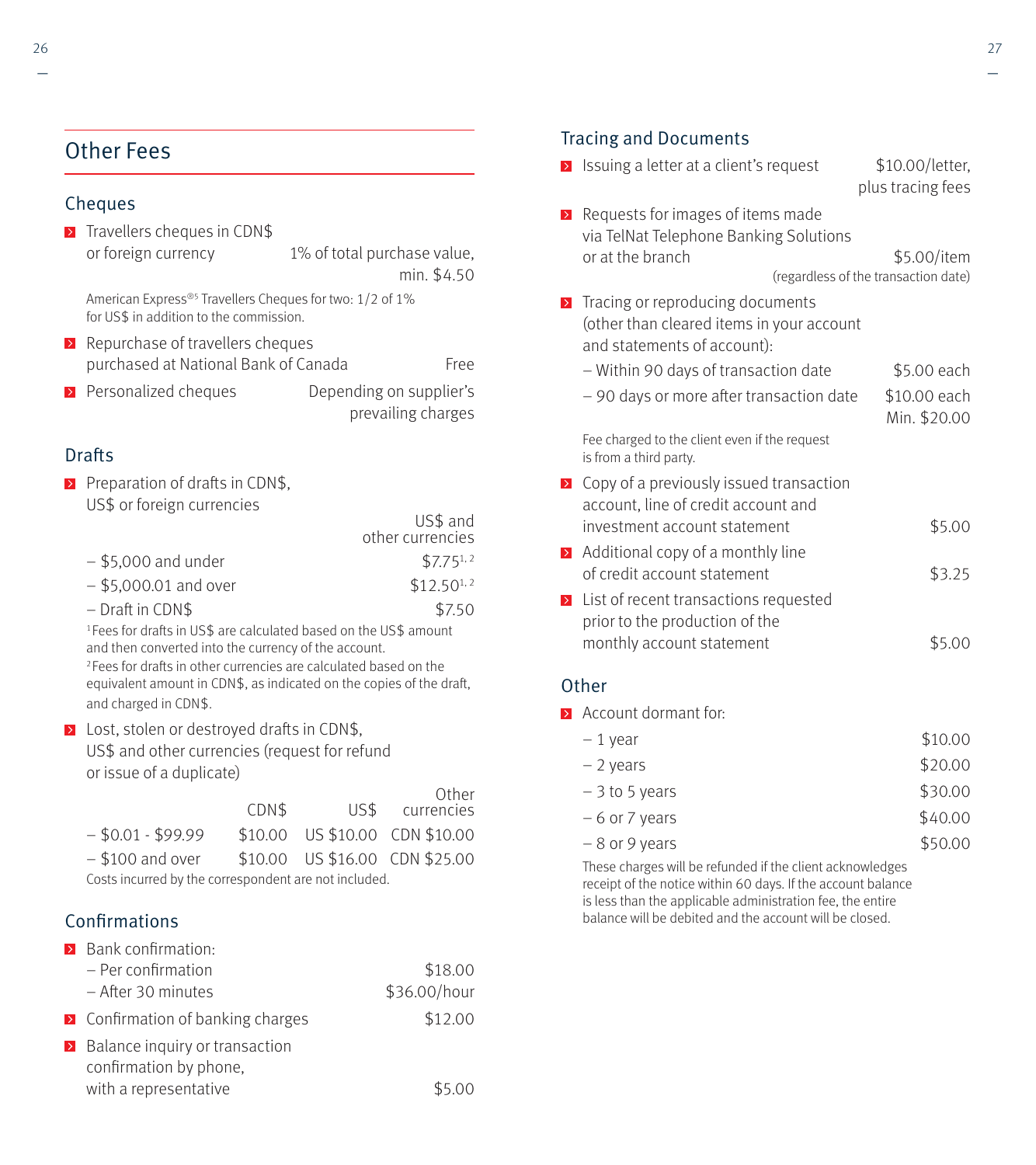| $\triangleright$ Overdraft protection:                          |            |
|-----------------------------------------------------------------|------------|
| - Via funds transfer from another                               |            |
| transaction account, from a margin                              |            |
| account or from a National Bank                                 |            |
| MasterCard® <sup>5</sup> card                                   | \$5.00/day |
| <b>E</b> Transfer for insufficient funds:                       |            |
| - Via funds transfer from another account                       | \$5.00     |
| $\triangleright$ Funds transfer request by mail or by telephone | \$6.50     |
| > Transfer at the request of another financial                  |            |
| institution when closing an account                             |            |

### Service Charges for Wire Transfers

| $\rightarrow$ | Outgoing wire transfers <sup>1, 2</sup>                                 |                                     |                                                                    |
|---------------|-------------------------------------------------------------------------|-------------------------------------|--------------------------------------------------------------------|
|               | - Branch Services:                                                      | (min. \$15.00 to max. \$60.00)      | $0.34\%$ of the amount <sup>3</sup><br>(wire charges not included) |
|               | - Wire charges:                                                         |                                     |                                                                    |
|               | - For Canada and the United States                                      |                                     | \$15.00                                                            |
|               | - For any other country                                                 |                                     | \$20.00                                                            |
| $\rightarrow$ | Incoming wire transfers from inside<br>or outside Canada <sup>1</sup> : |                                     |                                                                    |
|               |                                                                         |                                     | CDN\$ or US\$                                                      |
|               |                                                                         | (depending on the account currency) |                                                                    |
|               | $-$ \$100.00 and under                                                  |                                     | \$5.00                                                             |
|               | $-$ \$100.01 to \$100,000.00                                            |                                     | \$15.00                                                            |
|               | $-$ \$100,000.01 to \$1,000,000.00                                      |                                     | \$20.00                                                            |
|               | $- $1,000,000.01$ and over                                              |                                     | \$25.00                                                            |
|               |                                                                         |                                     |                                                                    |

<sup>1</sup> Certain bank correspondents may deduct additional fees from the payment amount.

2 In US\$ if the transfer is in US\$.

<sup>3</sup>The service charges for wire transfers are calculated based on the amount of the wire transfer and then converted into the currency of the account (US\$ or CDN\$).

### Fees for Safety Deposit Box<sup>1</sup>

| $\geq$           | New key <sup>2</sup>                               | \$15.00  |
|------------------|----------------------------------------------------|----------|
| $\triangleright$ | Annual fee                                         |          |
|                  | $1\frac{1}{2}$ in. x 5 in. x 24 in.                | \$40.00  |
|                  | $2\frac{1}{2}$ in. x 5 in. x 24 in.                | \$55.00  |
|                  | $3\frac{1}{4}$ in. x 5 in. x 24 in.                | \$55.00  |
|                  | $2\frac{1}{2}$ in. x 10 $\frac{3}{8}$ in. x 24 in. | \$85.00  |
|                  | $5$ in. $\times$ 5 in. $\times$ 24 in.             | \$85.00  |
|                  | 5 in. x 10 $\frac{3}{8}$ in. x 24 in.              | \$160.00 |
|                  | 5 in. x 15 in. x 24 in.                            | \$180.00 |
|                  | 10 in. x 10 $\frac{3}{8}$ in. x 24 in.             | \$240.00 |

<sup>1</sup> Taxes not included. Safety deposit boxes in sizes other than those listed above may be available at your branch. The annual fee covers the period from January 1 to December 31 and is charged by January 15.

<sup>2</sup> If both keys are lost, fees will apply for the forced opening of the safety deposit box.

### Fees for Administrative or Legal Proceedings

 $\triangleright$  Administration fees applicable to each payment, information request or disclosure resulting from administrative or legal proceedings instituted by a third party under applicable legislation \$10.00 (e.g., seizure, bankruptcy, support payments, requirement for information)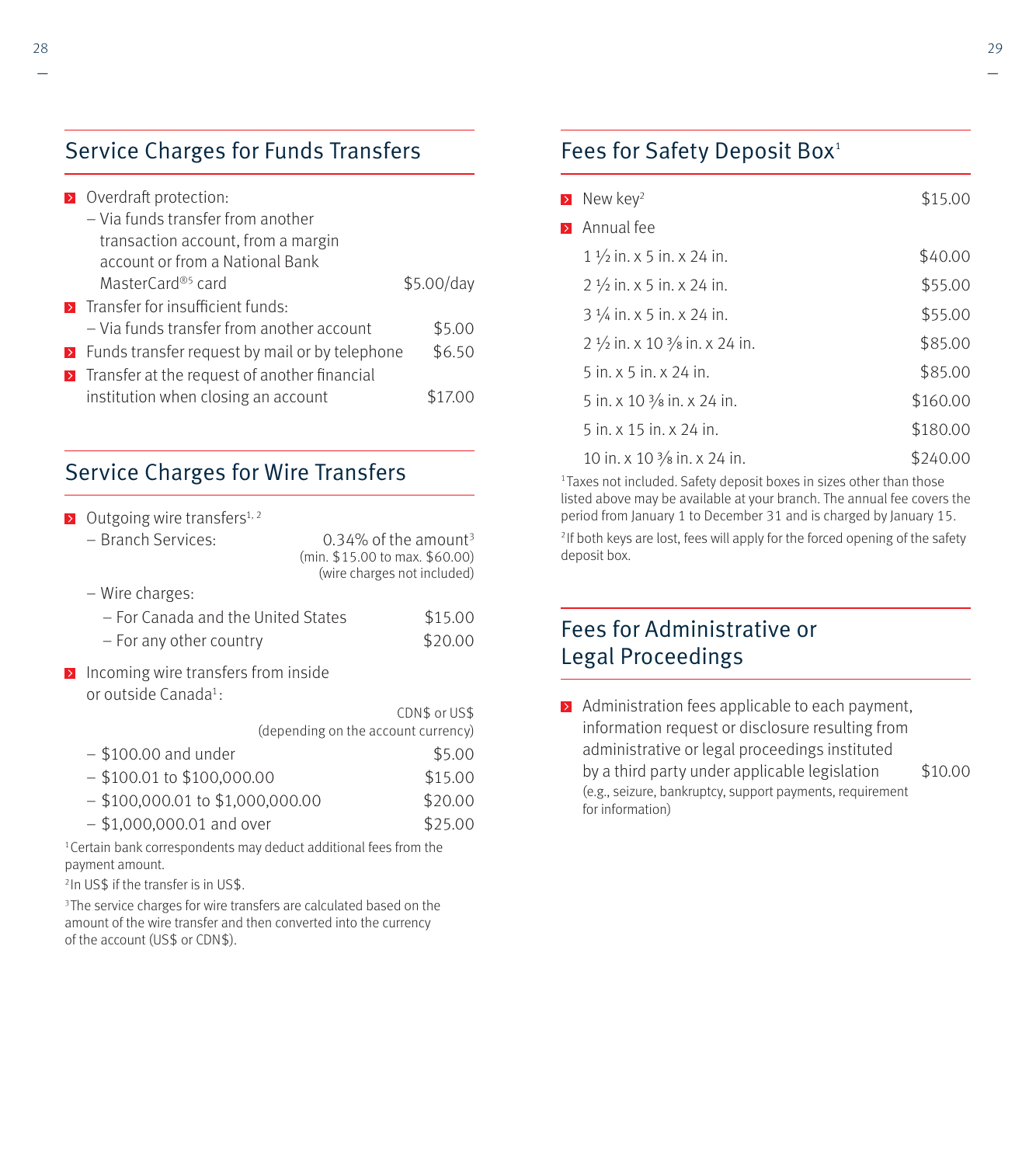### Digital Banking Solutions

Do your banking any time in complete security.

### Internet Banking Solutions<sup>1</sup>

Services offered:

- Banking transactions: bill payment, transfer, transfer to another person, *Interac®4* e-Transfer, cheque order, stop payment, etc.
- $\triangleright$  Transaction history: balance inquiry for bank accounts, credit cards, loans and investments, list of banking transactions and bill payments
- **D** Online statement
- $\triangleright$  Personal information update
- **EX** Client Card limit management
- Access to cheque images cleared in your account since February 1, 2011
- Investments (National Bank Investments): mutual fund purchase or sale, transfer between Funds, Systematic Investment Plan for National Bank Mutual Funds

### Mobile Banking Solutions1

Services offered:

- **Banking transactions: bill payment, transfer, transfer** to another person and *Interac®<sup>4</sup>* e-Transfer
- $\triangleright$  Transaction history: balance inquiry for bank accounts, credit cards, loans and list of banking transactions and bill payments
- **EX** Client Card limit management

### TelNat Telephone Banking Solutions<sup>1</sup>

Services offered:

- **Account balance**
- **EX** Funds transfer
- **Bill payment**
- $\blacktriangleright$  Transaction list

1 Some transactions could result in fees.

### Automated Services

- ▶ Fee for a transaction carried out through an ABM network other than that of National Bank of Canada (excluding MasterCard cash advances)
	- $-$  THE EXCHANGE®3 with Client Card Free
	- $-$  Interac<sup>®4</sup>  $$1.50/transaction$ 
		-
	- $-$  Cirrus<sup>®5</sup>  $\frac{1}{2}$   $\frac{1}{2}$   $\frac{1}{2}$   $\frac{1}{2}$   $\frac{1}{2}$   $\frac{1}{2}$   $\frac{1}{2}$   $\frac{1}{2}$   $\frac{1}{2}$   $\frac{1}{2}$   $\frac{1}{2}$   $\frac{1}{2}$   $\frac{1}{2}$   $\frac{1}{2}$   $\frac{1}{2}$   $\frac{1}{2}$   $\frac{1}{2}$   $\frac{1}{2}$   $\frac{1}{2}$   $\frac{1}{2}$   $\frac{1}{$
- **EX** Fee for a transaction carried out at a National Bank of Canada ABM (Individual without a National Bank Client Card or MasterCard®5) 1

Services Charges Maximum of \$3.00/transaction

<sup>1</sup>The user must consent to paying this fee when carrying out the transaction. The fee may vary from one ABM to another depending on its location, the type of transaction carried out or the affiliated network being used.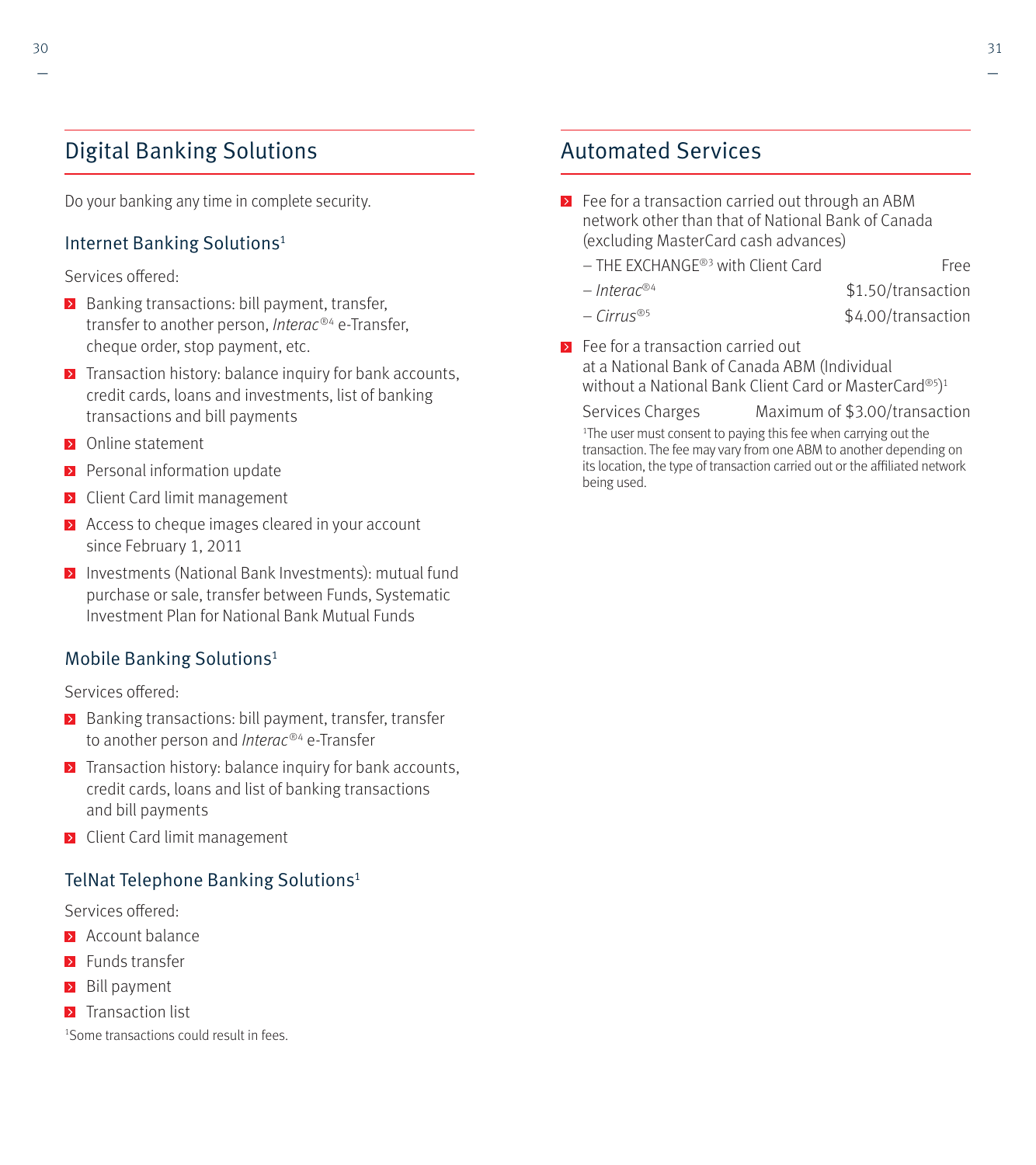# Account Handling

You can choose between an online statement or a paper statement. Starting May 4, 2015, passbooks are no longer offered. If you were issued a passbook before this date, you have the option of keeping it for periodically updating your account entries.

If you select the statement of account (online or paper), it will consolidate all the information on any investment, RRSP, transaction and line of credit accounts for which you are the **primary holder** (except for the Progress Account in US\$®1 and the Tax Free Savings Account).

If you are a **joint holder** of a line of credit account, you will receive a separate statement of account addressed to all borrowers. You can also receive the statement of account and any cost of borrowing disclosure documents on an individual basis. To take advantage of the separate disclosure option, please schedule a meeting with a branch advisor or call TelNat Customer Service at 1-888-4TELNAT (1-888-483-5628) or 514-394-5555 (Montreal area).

### Special Features – Online Statement of Account

The contents of the online statement are the same as the paper statement. If you decide to switch from paper statements to the online statement, all eligible statements will be converted and will be available online.

If you have chosen to have your cancelled cheques returned, you will also receive a paper copy of your statement by mail, at no additional charge, with your cheques.

If you have chosen to receive separate statements for your joint line of credit account, in order to receive the online statement free of charge, all co-borrowers must subscribe to the online statement.

# Transaction Accounts, Flat-Fee Banking Packages and Banking Programs Still Active but No Longer Offered

These accounts, packages and programs remain active for existing holders, but they are no longer offered.

Certain transactions could result in fees. For a complete list of all fees, please refer to the "Breakdown of Service Charges" section, pages 23 to 31.

### Progress Account in CDN\$<sup>®1</sup>

### Annual Interest Rate

—

Deposit interest for this account is calculated on the applicable portion of the daily closing balance in each tier at the corresponding rate for that tier. Interest is credited monthly.

| <b>Service Charges</b> |                                                               | <b>Minimum Monthly Balance</b> |                           |  |  |
|------------------------|---------------------------------------------------------------|--------------------------------|---------------------------|--|--|
|                        |                                                               | Under<br>\$2,500               | \$2,500<br>and over       |  |  |
|                        | <b>Branch Services</b>                                        |                                |                           |  |  |
|                        | <b>E</b> Withdrawal, transfer,<br>withdrawal for bill payment | \$1.25                         | Free                      |  |  |
| $\triangleright$       | Bill payment service                                          | \$2.00/bill                    | \$2.00/bill               |  |  |
|                        | <b>Automated Services</b>                                     |                                |                           |  |  |
|                        | <b>EX</b> Client Card purchase                                | \$1.00                         | Free                      |  |  |
| $\rightarrow$          | Withdrawal, transfer.<br>withdrawal for bill payment          | \$1.00                         | Free                      |  |  |
| $\triangleright$       | Bill payment service                                          | \$1.00/env.                    | \$1.00/env.               |  |  |
| $\rightarrow$          | List of transactions via ABM                                  |                                |                           |  |  |
|                        | – Each                                                        | \$0.75                         | \$0.75                    |  |  |
|                        | – Flat fee                                                    |                                | \$1.00/month \$1.00/month |  |  |

—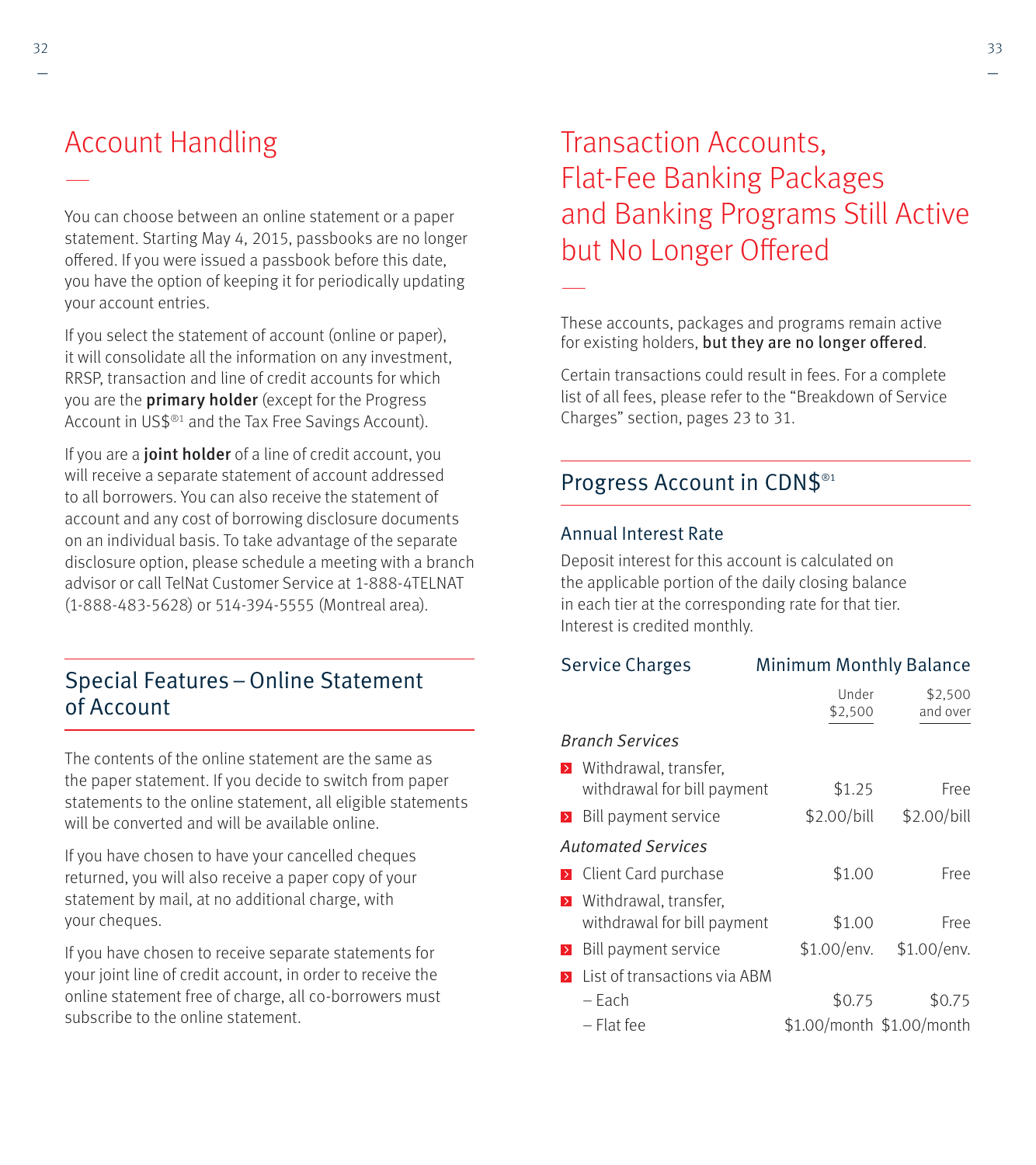|                                                                                                  | Under<br>\$2,500 | \$2,500<br>and over       |
|--------------------------------------------------------------------------------------------------|------------------|---------------------------|
| <b>Digital Banking Solutions</b>                                                                 |                  |                           |
| Transfer, transfer to another<br>$\triangleright$                                                |                  |                           |
| person, Interac® <sup>4</sup> e-Transfer                                                         | \$1.00           | Free                      |
| Sending Interac®4 e-Transfer<br>$\triangleright$                                                 | \$1.00           | \$1.00                    |
| Receiving Interac® <sup>4</sup> e-Transfer<br>$\rightarrow$                                      | Free             | Free                      |
| <b>Bill payment</b><br>$\rightarrow$                                                             | \$1.00           | Free                      |
| <b>Other Charges</b>                                                                             |                  |                           |
| Cheque, preauthorized debit                                                                      | \$1.00           | Free                      |
| Automatic transfers carried out<br>$\triangleright$                                              |                  |                           |
| with your authorization by                                                                       |                  |                           |
| National Bank, at a specific date                                                                | \$1.50           | \$1.50                    |
| Return of cashed cheques<br>$\geq$                                                               |                  |                           |
| - Fee (includes 12 cheques;<br>no charge if no cheques<br>are cashed)                            |                  | \$3.50/month \$3.50/month |
| - Additional cheque                                                                              | \$0.25           | \$0.25                    |
| <b>Account Handling</b>                                                                          |                  |                           |
| Online statement<br>$\rightarrow$                                                                | Free             | Free                      |
| \$2.50/month/account<br>Paper statement<br>$\rightarrow$                                         |                  | Free                      |
| Passbook<br>\$2.50/month/account<br>$\rightarrow$<br>The passbook option is no longer available. |                  | Free                      |
| Services/Products                                                                                |                  |                           |
| Access to cheque images                                                                          |                  | Free                      |

### Daily Interest Savings Account Youth Savings Account Multi-Transaction Account

Service charges on these accounts are the same as the Progress Account in CDN\$®1. However, if the minimum monthly balance is \$2,500, no fees will be charged, except for Client Card purchases i.e., \$1.00/use. Cheques cannot be issued on the Daily Interest Savings Account and the Youth Savings Account. Deposit interest on the Daily Interest Savings Account and the Youth Savings Account is calculated on the daily closing balance and is credited monthly. No interest is paid on the Multi-Transaction Account.

### Crescendo Account<sup>®1</sup> (with or without an integrated line of credit)

### Annual Interest Rate

Deposit interest for this account is calculated on the applicable portion of the daily closing balance in each tier at the corresponding rate for that tier. Interest is credited monthly.

### Service Charges

#### Branch Services

| $\rightarrow$                  | Withdrawal, transfer or withdrawal<br>for bill payment   | \$1.00                 |
|--------------------------------|----------------------------------------------------------|------------------------|
| $\,$                           | Bill payment service                                     | \$2.00/bill            |
|                                |                                                          |                        |
|                                | <b>Automated Services</b>                                | \$1.00                 |
| $\rightarrow$<br>$\rightarrow$ | Client Card purchase<br>Withdrawal, transfer, withdrawal |                        |
|                                | for bill payment                                         | \$1.00                 |
| $\rightarrow$                  | Bill payment service                                     | \$1.00/env.            |
| $\rightarrow$                  | List of transactions via ABM                             |                        |
|                                | $-$ Each                                                 | \$0.75                 |
|                                | - Flat fee                                               | \$1.00/month           |
|                                | <b>Digital Banking Solutions</b>                         |                        |
| $\rightarrow$                  | Transfer, transfer to another                            |                        |
|                                | person, Interac® <sup>4</sup> e-Transfer                 | \$1.00                 |
| $\rightarrow$                  | Sending Interac® <sup>4</sup> e-Transfer                 | \$1.00                 |
| $\rightarrow$                  | Receiving Interac®4 e-Transfer                           | Free                   |
| $\rightarrow$                  | <b>Bill payment</b>                                      | \$1.00                 |
|                                | Other Charges                                            |                        |
| $\rightarrow$                  | Management fee                                           | \$5.00/month           |
| $\rightarrow$                  | Automatic transfer carried out                           |                        |
|                                | with your authorization by                               |                        |
|                                | National Bank, at a specific date                        | \$1.50                 |
|                                | > Cheque, preauthorized debit                            | \$1.00                 |
| $\rightarrow$                  | Return of cashed cheques                                 |                        |
|                                | - Fee (includes 12 cheques;                              |                        |
|                                | no charge if no cheques are cashed)                      | \$3.50/month<br>\$0.25 |
|                                | - Additional cheque                                      |                        |
|                                | <b>Account Handling</b>                                  |                        |
| $\rightarrow$                  | Online statement                                         | Free                   |
| $\rightarrow$                  | Paper statement                                          | Free                   |
| $\rightarrow$                  | Passbook                                                 | not available          |
|                                | Services/Products                                        |                        |
| $\,$                           | Access to cheque images                                  | Free                   |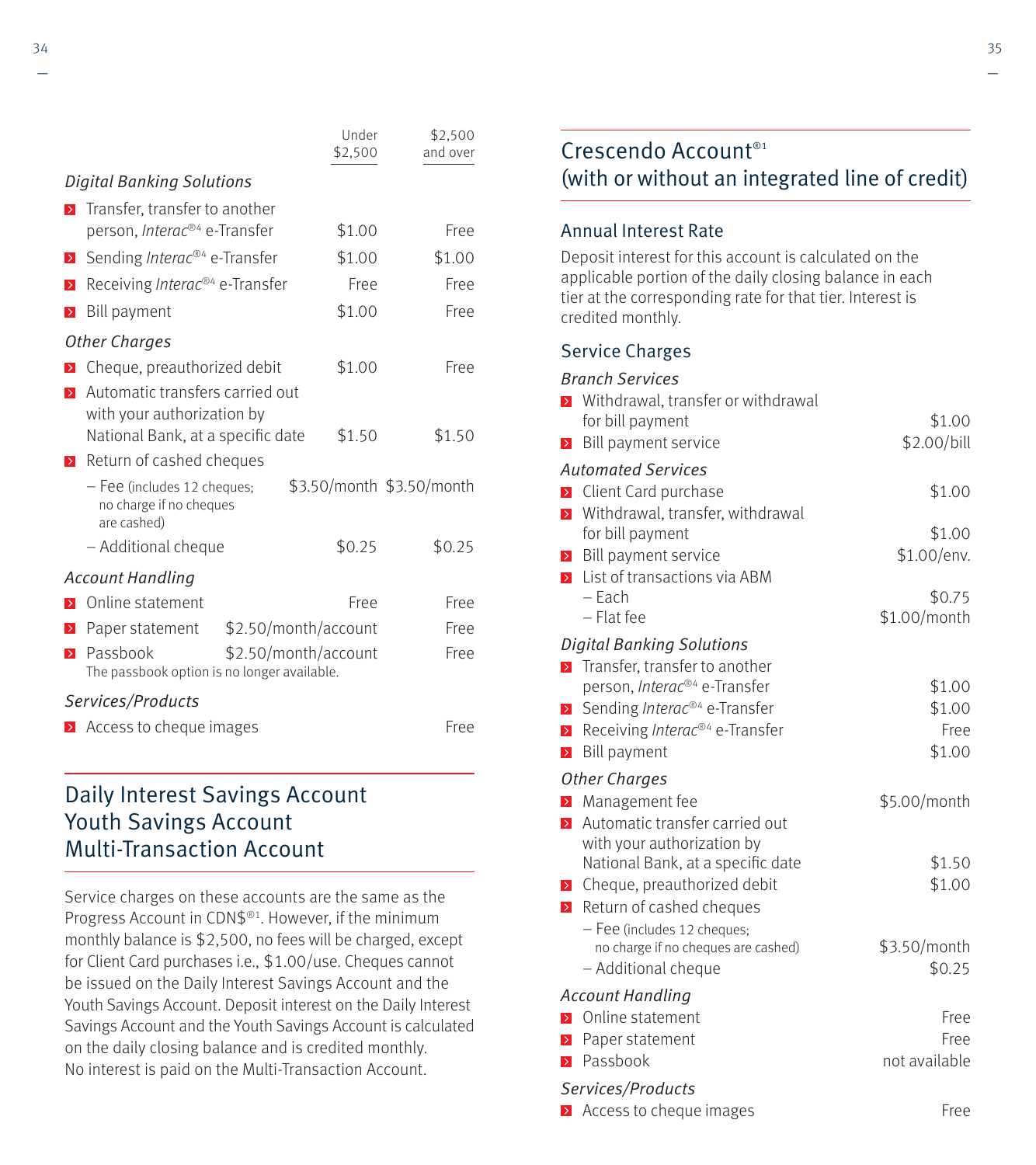### Direct Access+ Package

### 30 Electronic Transactions for \$7.95 per Month

No flat fee if your minimum monthly balance is \$2,500. Additional electronic transactions and transactions at the counter are charged at the regular rate.

- **EX** Cheque, preauthorized debit
- **EX** Client Card purchase
- **EX** Withdrawal, transfer, withdrawal for bill payment via ABM, or transfer via our Digital Banking Solutions
- Bill payment via our Digital Banking Solutions
- $\triangleright$  Transfer to another person, Interac<sup>®4</sup> e-Transfer

### No Charge

- **E** List of transactions via ABM
- $\triangleright$  Bill payment service via ABM
- **Account handling (online statement)**

### Service Charges

### Digital Banking Solutions

|                   | <b>EX</b> Sending <i>Interac</i> <sup>®4</sup> e-Transfer  | \$1.00 |  |
|-------------------|------------------------------------------------------------|--------|--|
|                   | <b>E</b> Receiving <i>Interac</i> <sup>®4</sup> e-Transfer | Free   |  |
| Services/Products |                                                            |        |  |
|                   | $\triangleright$ Access to cheque images                   | Free   |  |

### UniFee Package®1

### 20 Transactions for \$8.75 per Month

Additional electronic transactions and transactions at the counter are charged at the regular rate.

- $\triangleright$  Cheque, preauthorized debit
- **D** Client Card purchase
- **E** Withdrawal, transfer, withdrawal for bill payment at the branch or via ABM, or transfer via our Digital Banking Solutions
- Bill payment via our Digital Banking Solutions
- $\triangleright$  Transfer to another person, Interac<sup>®4</sup> e-Transfer

### No Charge

- **EX** List of transactions via ABM
- $\triangleright$  Bill payment service via ABM or at the branch
- **Account handling (online statement)**
- **D** Order of 100 personalized cheques per year

### Service Charges

#### Digital Banking Solutions

| $\sum$ Sending <i>Interac</i> <sup>®4</sup> e-Transfer | \$1.00 |
|--------------------------------------------------------|--------|
| Receiving <i>Interac</i> <sup>®4</sup> e-Transfer      | Free   |
| Services/Products                                      |        |
| $\blacktriangleright$ Access to cheque images          | Free   |

### UniFee+ Package®1

### 35 Transactions for \$15.00 per Month

Additional electronic transactions and transactions at the counter are charged at the regular rate.

- $\triangleright$  Cheque, preauthorized debit
- **>** Client Card purchase
- **E** Withdrawal, transfer, withdrawal for bill payment at the branch or via ABM, or transfer via our Digital Banking Solutions
- **Bill payment via our Digital Banking Solutions**
- $\triangleright$  Transfer to another person, Interac<sup>®4</sup> e-Transfer

### No Charge

- **E** List of transactions via ABM
- Bill payment service via ABM or at the branch
- $\triangleright$  Account handling (online statement or paper statement)
- $\triangleright$  Certified cheques
- ▶ American Express<sup>®2</sup> Travellers Cheques (except American Express®2 Travellers Cheques for two)
- **D** Overdraft protection
- $\triangleright$  Return of cashed cheques
- **EX** CDN\$ draft
- ▶ Order of 100 personalized cheques per year

### Service Charges

#### Digital Banking Solutions

- Sending *Interac®*<sup>4</sup> e-Transfer \$1.00
- Receiving *Interac*<sup>®4</sup> e-Transfer Free

#### Services/Products

**Access to cheque images** Free

### **Discount**

 $\overline{5}$  \$5.00 off the annual fee for a safety deposit box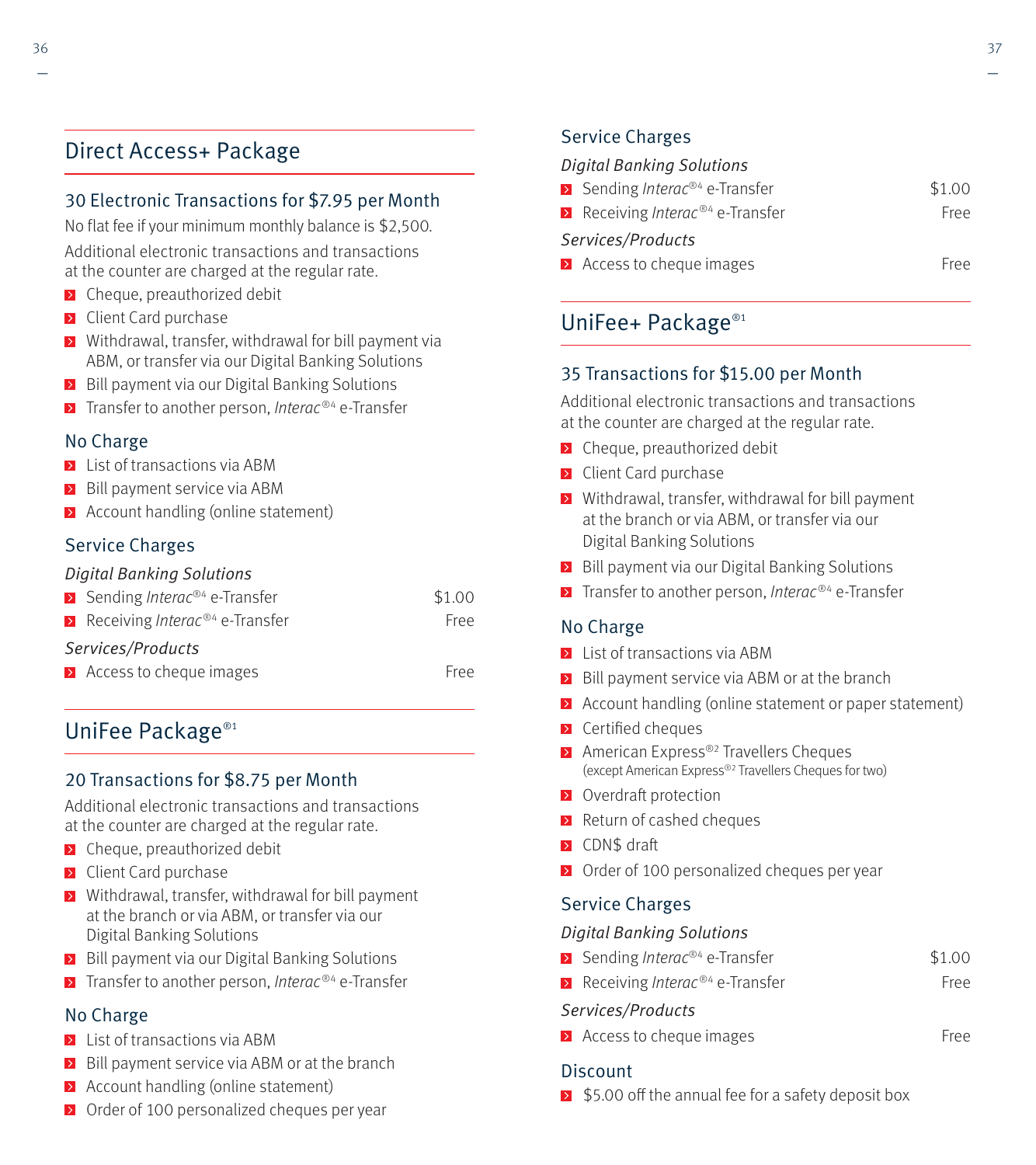### Superior Flex Line Program

### No Charge

- $\triangleright$  Cheque, preauthorized debit
- **EX** Client Card purchase
- **E** Withdrawal, transfer, withdrawal for bill payment at the branch or via ABM, or transfer via our Digital Banking Solutions
- Bill payment via our Digital Banking Solutions
- $\triangleright$  Bill payment service via ABM
- $\triangleright$  Transfer to another person, Interac<sup>®4</sup> e-Transfer
- **Automatic transfer**

### Service Charges

| $\blacktriangleright$ List of transactions via ABM                 |              |  |  |  |
|--------------------------------------------------------------------|--------------|--|--|--|
| – Each                                                             | \$0.75       |  |  |  |
| – Flat fee                                                         | \$1.00/month |  |  |  |
| $\triangleright$ Bill payment service at the branch                | \$2.00/bill  |  |  |  |
| <b>Digital Banking Solutions</b>                                   |              |  |  |  |
| $\triangleright$ Sending <i>Interac®</i> <sup>4</sup> e-Transfer   | \$1.00       |  |  |  |
| $\triangleright$ Receiving <i>Interac</i> <sup>®4</sup> e-Transfer | Free         |  |  |  |
| Services/Products                                                  |              |  |  |  |
| $\triangleright$ Access to cheque images                           | Free         |  |  |  |

### NatPlus Program ®1

| <b>Service Charges</b><br><b>Minimum Monthly Balance</b>                      |  |                  |                                     |
|-------------------------------------------------------------------------------|--|------------------|-------------------------------------|
| 10 free transactions among the<br>transactions listed below with an asterisk. |  | Under<br>\$2,500 | \$2,500<br>and over                 |
| <b>Branch Services</b><br>> Withdrawal*, transfer*, withdrawal                |  |                  |                                     |
| for bill payment*                                                             |  | \$1.25           | Free                                |
| Bill payment service<br>$\geq$                                                |  | Free             | Free                                |
| <b>Automated Services</b>                                                     |  |                  |                                     |
| > Client Card purchase*                                                       |  | \$1.00           | Free                                |
| Withdrawal*, transfer*, withdrawal<br>$\triangleright$                        |  |                  |                                     |
| for bill payment*                                                             |  | \$1.00           | Free                                |
| Bill payment service<br>$\triangleright$                                      |  | Free             | Free                                |
| List of transactions via ABM<br>$\rightarrow$                                 |  |                  |                                     |
| – Each<br>$-$ Flat fee                                                        |  | \$0.75           | \$0.75<br>\$1.00/month \$1.00/month |

|                                                      | Under   | \$2,500  |
|------------------------------------------------------|---------|----------|
|                                                      | \$2,500 | and over |
| <b>Digital Banking Solutions</b>                     |         |          |
| <b>E</b> Transfer <sup>*</sup> , transfer to another |         |          |
| person*, Interac® <sup>4</sup> e-Transfer*           | \$1.00  | Free     |
| $\triangleright$ Sending <i>Interac®4</i> e-Transfer | \$1.00  | \$1.00   |
| Receiving <i>Interac</i> <sup>®4</sup> e-Transfer    | Free    | Free     |
| <b>Bill payment*</b>                                 | \$1.00  | Free     |

#### Other Charges

D

D

|                          | Cheque*, preauthorized debit*                                         | \$1.00 |                           | Free   |
|--------------------------|-----------------------------------------------------------------------|--------|---------------------------|--------|
|                          | Automatic transfer carried out                                        |        |                           |        |
|                          | with your authorization by                                            |        |                           |        |
|                          | National Bank, at a specific date                                     | \$1.50 |                           | \$1.50 |
| $\overline{\phantom{0}}$ | Return of cashed cheques                                              |        |                           |        |
|                          | - Fee (includes 12 cheques;<br>no charge if no cheques<br>are cashed) |        | \$3.50/month \$3.50/month |        |

are cashed) – Additional cheque \$0.25 \$0.25

### No Charge

- Personal Flex Line<sup>®1</sup> management fee
- ▶ American Express<sup>®2</sup> Travellers Cheques (except American Express®2 Travellers Cheques for two)
- **EX** Foreign currency cheques or items negotiated or deposited
- Personalized cheques (two orders of 100 personalized cheques per year; shipping charges are extra)
- **Bank draft in CDNS**
- $\triangleright$  Bank draft in foreign currency
- $\Sigma$  Incoming wire transfer (from abroad) received by SWIFT

#### Account Handling

- **D** Online statement
- **Paper statement**
- **Passbook**

The passbook option is no longer available.

#### Services/Products

 $\blacktriangleright$  Access to cheque images

#### Discounts

- $\ge$  \$5.00 off the annual fee for a safety deposit box
- $\triangleright$  \$5.00 off the annual fee for the securities custody service

### Minimum Monthly Balance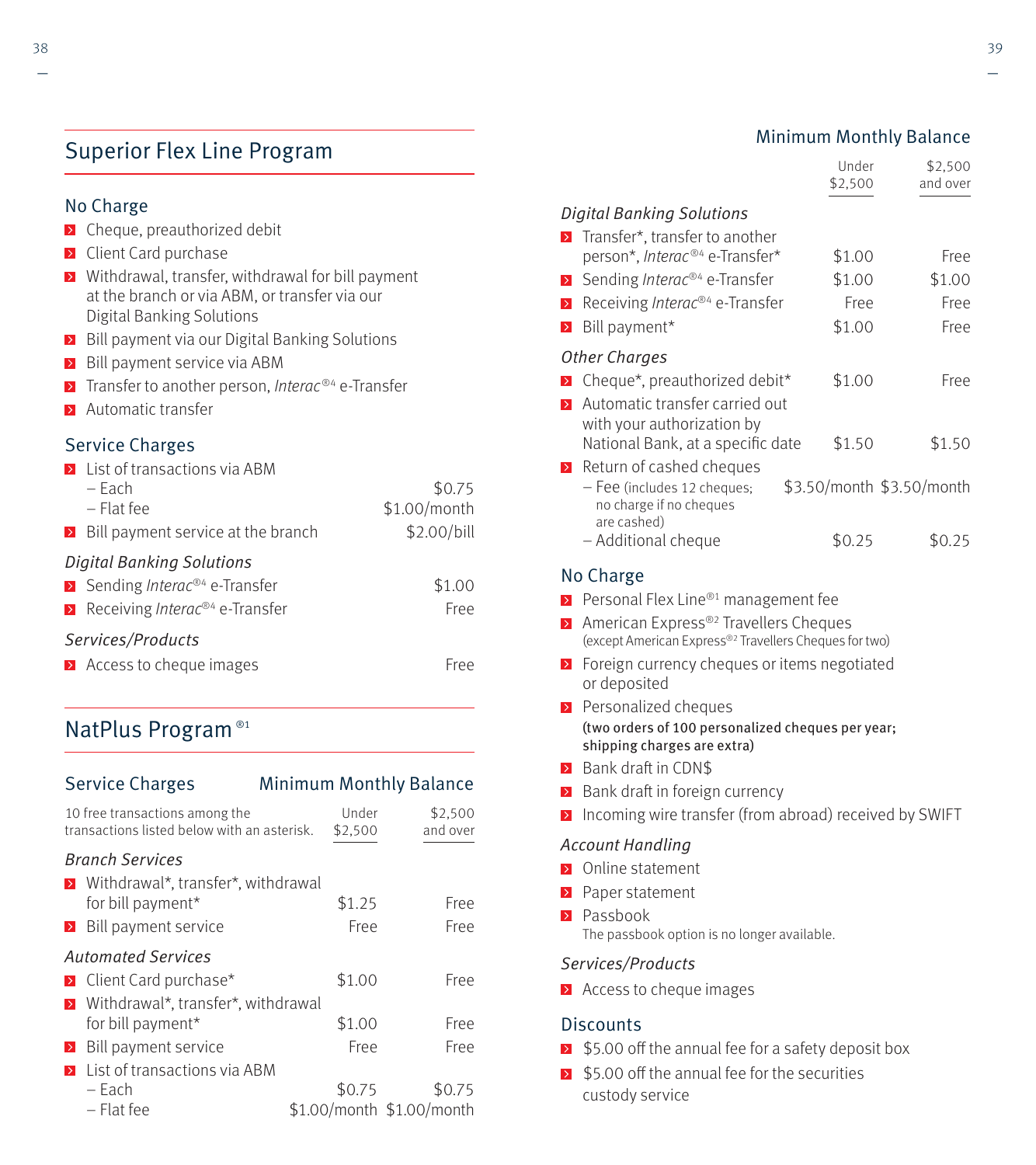# Customer Satisfaction

### Customer Service

If you experience any problem or situation that you would like to see corrected, please proceed as follows.

### First Step

Contact the Customer Service Manager where you do business (in writing, in person or by telephone).

### Complaint Not Settled to Your Satisfaction

### **D** Office of the National Bank Ombudsman for Clients P.O. Box 275 Montreal, QC H2Y 3G7 Telephone: 514-394-8655 or 1-888-300-9004

Fax: 514-866-3399 or 1-888-866-3399 Website: nbc.ca Email: ombudsman.clients@nbc.ca

### Complaint Not Settled to Your Satisfaction by the National Bank Ombudsman for Clients

### **D** Ombudsman for Banking Services and Investments

PO. Box 5 401 Bay Street Suite 1505 Toronto, ON M5H 2Y4 Telephone: 1-888-451-4519 Fax: 1-888-422-2865 Website: obsi.ca Email: ombudsman@obsi.ca

### At All Times

If you have a complaint regarding a possible breach of federal consumer protection legislation or of provisions of public commitments or voluntary codes of conduct adhered to by the Bank, you can use the method of communication that suits you best to contact:

**E** Financial Consumer Agency of Canada 427 Laurier Ave. West 6th Floor

Ottawa, ON K1R 1B9 Telephone: 1-866-461-3222 Website: fcac-acfc.gc.ca Email: info@fcac-acfc.gc.ca

For more information, please refer to our pamphlet For better banking relations with you available in branches.

### Protection of Personal Information

With respect to complaints concerning the protection of personal information, you may proceed as indicated above or contact:

**D** Office of the Privacy Commissioner of Canada 30 Victoria Street Gatineau, QC K1A 1H3 Toll-free: 1-800-282-1376

### Information about the Account Selector Tool

The Financial Consumer Agency of Canada (FCAC) has an Account Selector tool that lets consumers compare bank accounts.

For more information, please refer to the website: fcac-acfc.gc.ca at the section "Account Selector Tool".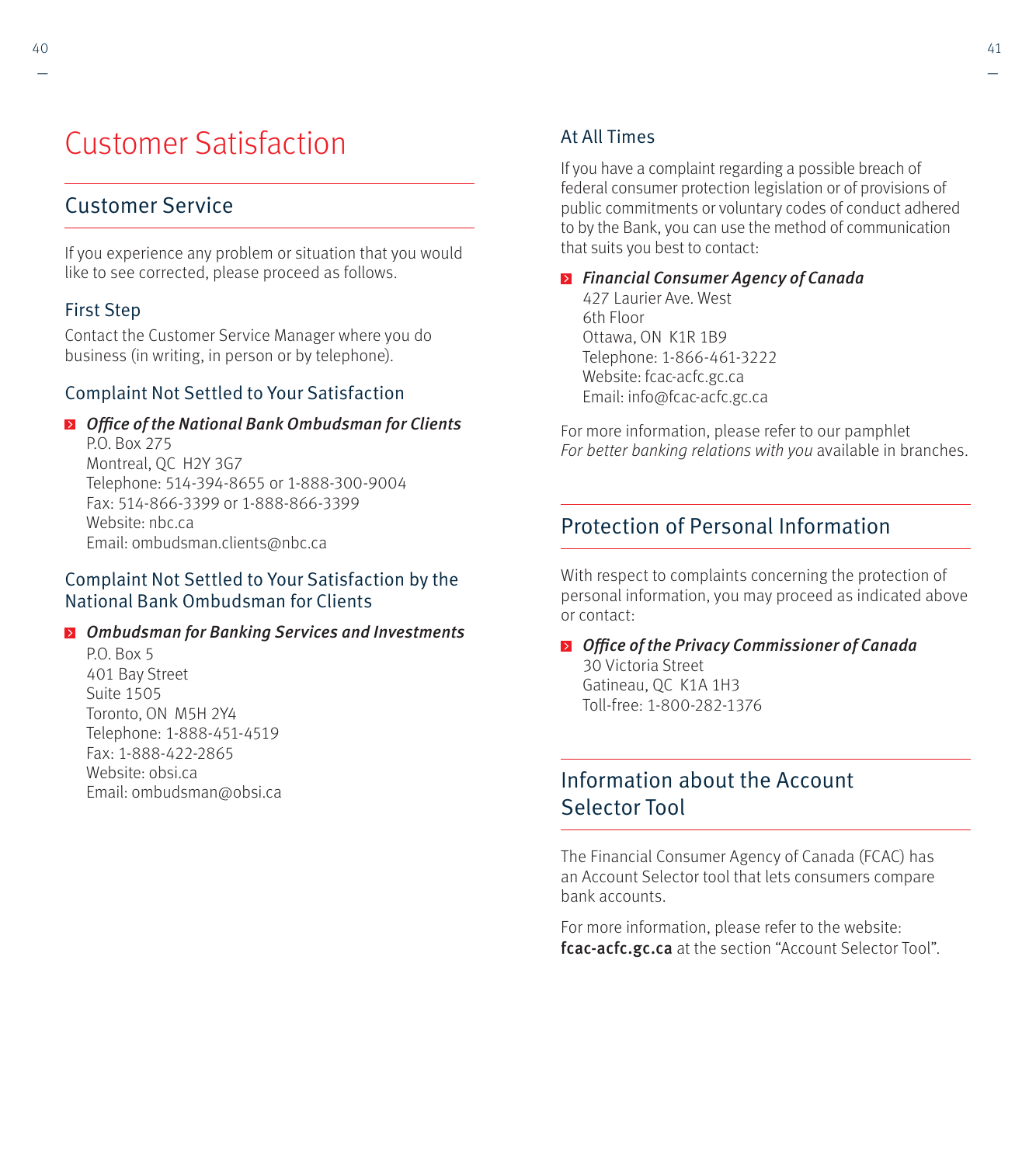### Notice of Changes to Fees Listed in this Guide

You will be informed of any fee changes:

- $\geq$  30 days prior to the effective date, by means of a notice inserted with your statement of account;
- $\geq 60$  days prior to the effective date, by means of a notice displayed at National Bank of Canada branches, points of service, automated banking machines and on our website at **nbc.ca** or by means of a new notice or a new Guide to Personal Banking Solutions made available in branches or on our website at **nbc.ca**.

### Interest Rates

Interest rates are posted in branches and on our website, and are subject to change without notice.

# **Glossary**

—

### Access to Cheque Images

Service providing images of both sides of CDN\$ and US\$ cheques drawn on a National Bank of Canada account (available for cheques cleared since February 1, 2011). Offered through our Digital Banking Solutions. Certain functions are not available through our Mobile Banking Solutions.

### Automated Services

Services that provide access to bank accounts using a National Bank Client Card at automated banking machines in the Bank's network or affiliated networks, point-of-sale terminals, and other equipment and technologies made available to Bank clients. These services make it possible to carry out different banking transactions such as withdrawals, deposits, and account, line of credit and credit card balance inquiries, viewing a list of deposits and withdrawals, funds transfers and bill payments.

### Automated Telephone Service

The Automated Telephone Service is a feature of our TelNat Telephone Banking Solutions that makes it possible to carry out banking transactions using a telephone with a numeric keypad.

### Bill Payment Service

Service for handling a bill when paid at the branch or via an automated banking machine.

### Branch Services

Banking services usually provided in National Bank branches during normal business hours, including deposits, withdrawals, transfers, bill payments, foreign exchange transactions, purchases of travellers cheques or drafts and safety deposit box uses.

### Client Card Purchase

Payment made using a National Bank Client Card for the purchase of goods or services from a participating retailer by making a withdrawal directly from an account held at the Bank.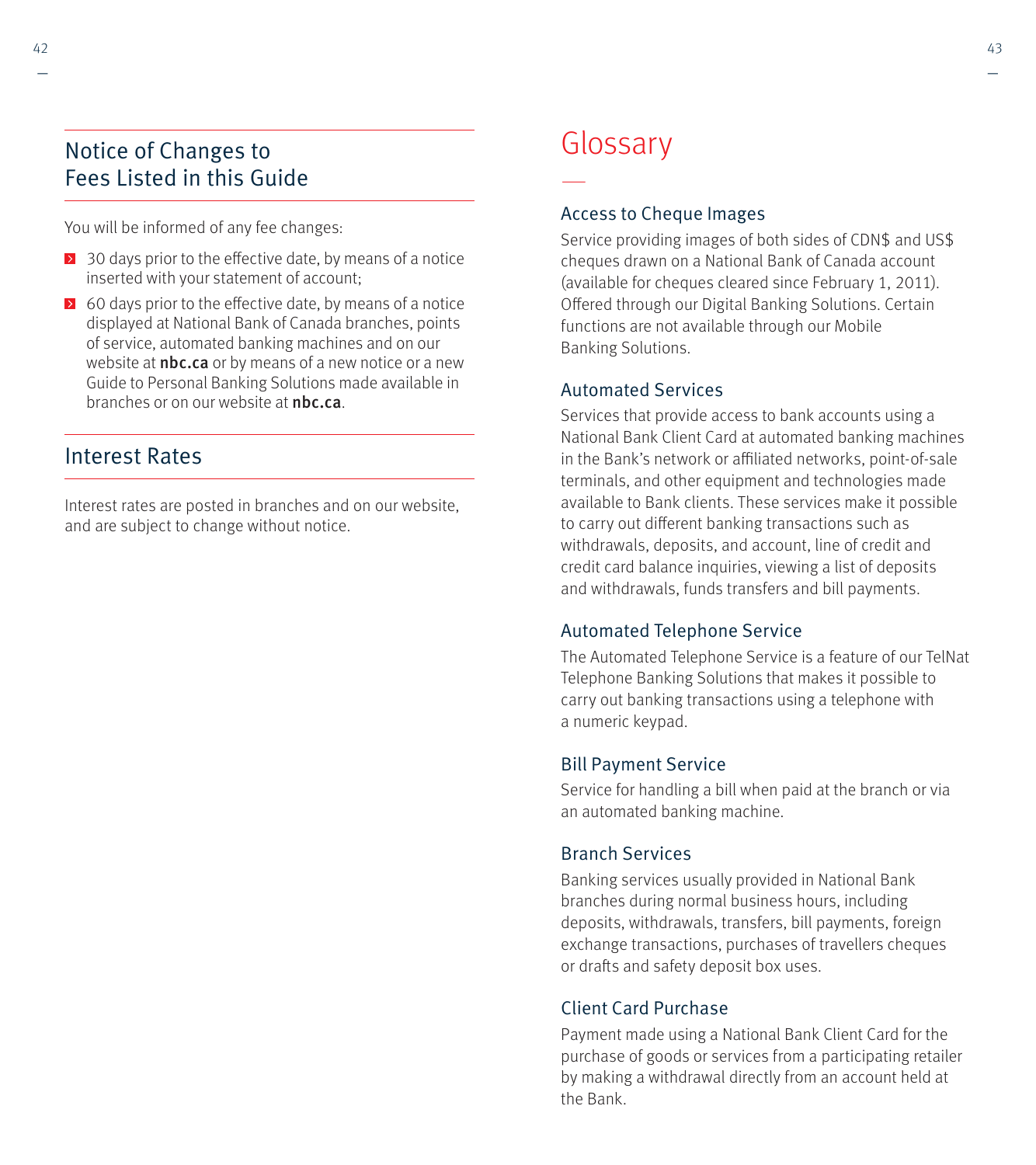#### Debit

Withdrawal transaction from an account by means of National Bank Branch Services, Automated Services or Digital Banking Solutions.

### Digital Banking Solutions

Services offered by the Bank via our Internet Banking Solutions, Mobile Banking Solutions and TelNat Telephone Banking Solutions. These services provide access to accounts via a Client Card number issued by the Bank and a password chosen by the client, and make it possible to carry out different banking transactions such as account, line of credit and credit card balance inquiries, viewing a list of deposits and withdrawals, funds transfers, transfers to other persons with a National Bank account, access to documents, cheque images and bills, bill payments and cheque orders. Certain features are not available with Mobile Banking Solutions.

### Electronic Transactions

Transactions carried out using our Automated Services and our Digital Banking Solutions.

### Interac®4, Cirrus®5 and THE EXCHANGE®3 Networks

Your Client Card gives you access to the Interac<sup>®4</sup>, Cirrus<sup>®5</sup> and THE EXCHANGE®3 automated banking machine networks, enabling you to carry out various transactions in Canada or abroad.

### Interac®4 e-Transfer Service

Transfer of funds from a National Bank account to another financial institution account.

#### Interac<sup>®4</sup>, NYCE<sup>®6</sup> and *Maestro*®7 Networks

Your Client Card gives you access to the *Interac®4*, NYCE<sup>®6</sup> and Maestro<sup>®7</sup> point-of-sale terminal networks, enabling you to carry out various direct payment transactions with merchants located in Canada or abroad.

#### Preauthorized Debit

Preauthorized withdrawal from an account held at the Bank in order to pay utility, property or other bills or make mortgage, insurance premium, credit card, line of credit and loan payments.

### Prime Rate

The Bank's Prime Rate is the annual variable interest rate posted from time to time by the Bank as a benchmark for setting the interest rate on demand loans in Canadian dollars granted by the Bank in Canada.

### Transfer to Another Person

You can transfer funds to another person's account via our Digital Banking Solutions.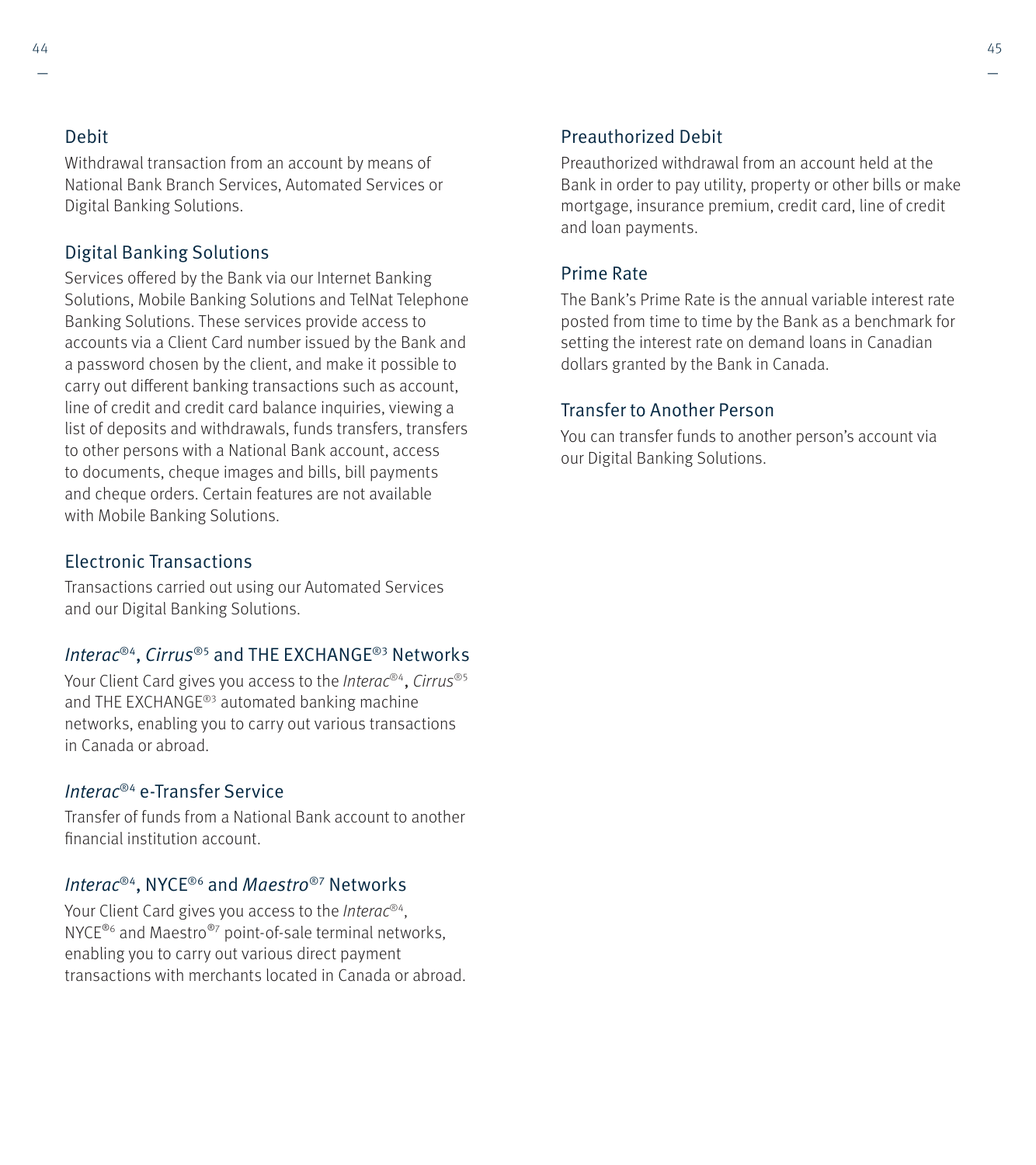- TM1 National Bank All-In-One Banking is a trademark of National Bank of Canada
- ®1 Progress Account, The Strategist Account, Personal Flex Line, Virtuoso, First Step, CoolCash, ClickStudent, Crescendo, UniFee, NatPlus, OVATION Gold are registered trademarks of National Bank of Canada.
- ®<sup>2</sup> Registered trademark of American Express Company US. AUT Copyright; American Express Canada Inc. 1992 SS-010-E.
- ®<sup>3</sup> Registered trademark of Fiserv Inc.
- ®4 Registered trademark of Interac Inc.
- ®5 Registered trademark of MasterCard International Inc.
- ®6 Registered trademark of NYCE Corporation.
- ®7 Maestro is a registered trademark of MasterCard International Inc. Authorized User: National Bank of Canada Note: The masculine gender is used only to facilitate reading, with no discrimination intended.